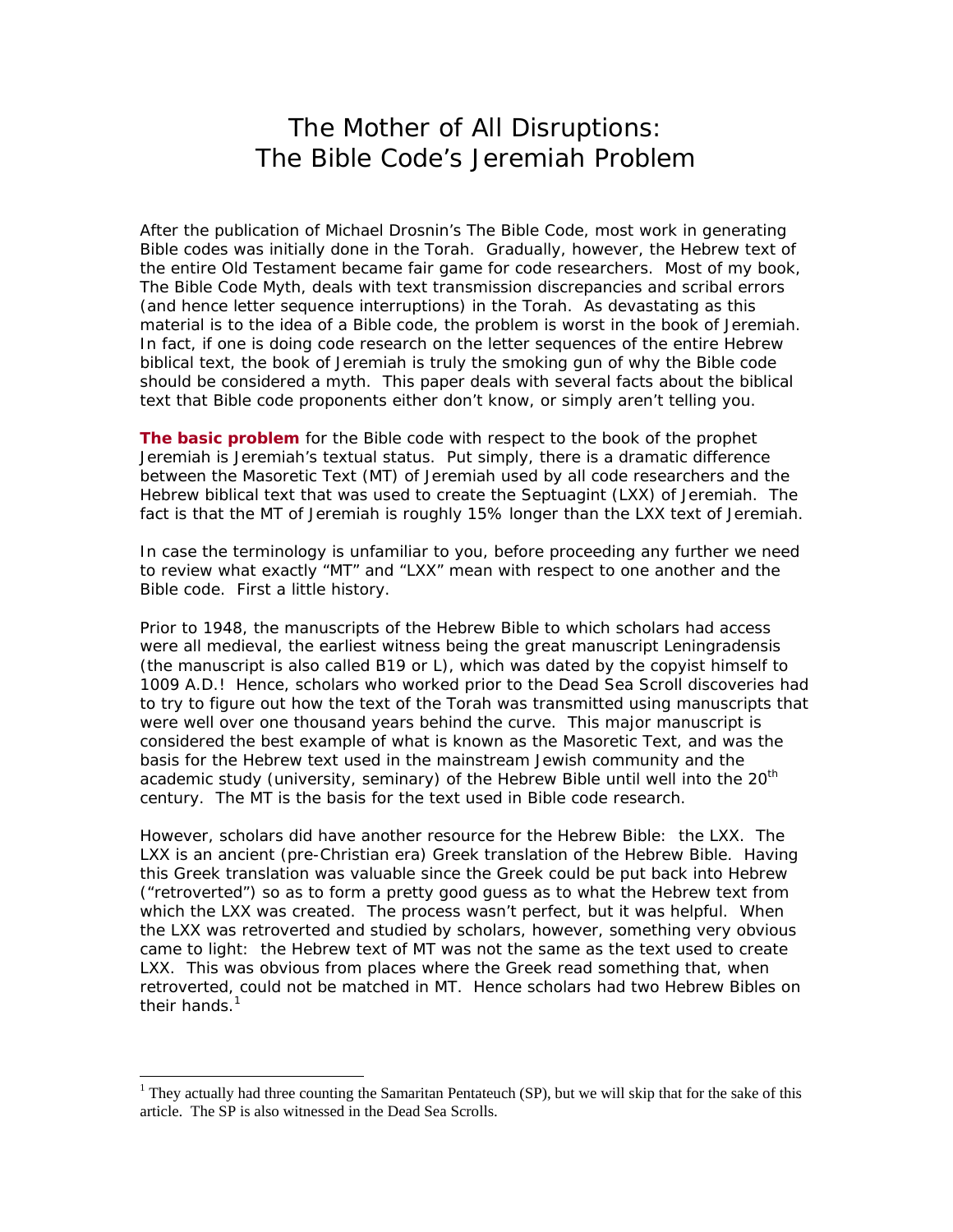So, prior to 1948, scholars had incontrovertible proof of two Hebrew Bibles, but no actual Hebrew manuscripts older than 1009 A.D. (B19 /L). There were other problems, though. In terms of the Hebrew manuscript material that was in existence (B19/L and other manuscripts), no manuscript agreed with any other 100 percent of the time. There were no identical manuscripts of any meaningful length. This set of circumstances naturally raised questions: How soon after the biblical books were written and copying began did different versions arise? Were the different version proof of different editions of the Bible – not just copyist errors perpetuated through time? How faithful were medieval manuscripts to the "original" text? Would any Hebrew text ever be discovered that turned out to be the text used to create the LXX?

Scholars got significant help in answering these questions in 1948, when the Dead Sea Scroll (DSS) discoveries came to light. When tested by Carbon-14 and by analysis of handwriting styles, the DSS date anywhere from 300 B.C. to the first century A.D. Overnight scholars jumped back in time by over a thousand years to learn more about how the Hebrew Bible came to be.

For our purposes in this article, what was significant about the scrolls was that, while many of them matched the MT that was known from medieval manuscripts, others did not—they matched the LXX or the SP.<sup>2</sup> This discovery evidenced several things:

1) There was a remarkable accuracy in the transmission of the Hebrew text.

2) There was evidence in some biblical books (notably Joshua and Jeremiah) for more than one *edition* of the book as late as 300 BC.

3) The LXX was a real Hebrew text—the ancient Jews had a smaller version of what we have today with so many English Bibles that are not identical. The DSS proved that *a plurality of texts existed as early as 300 B.C.* 

4) There was no evidence that this textual plurality was viewed as a bad thing. The people at Qumran preserved all the texts; they did not censor any (and so they were not "MT zealots").

**This brings us back to the Jeremiah problem**. In the context of the above, the reader should know that the MT of Jeremiah (the one used by Bible code researchers) is 15% longer than the LXX of Jeremiah. This amounts to roughly 6000 *words*. At an average of four letters per word, that adds up to *24,000 letter differences between the two versions of the Hebrew Bible*. According to standard text-critical rules, which are based on logic and the fact that the scribes held the Scriptures to be sacred, the MT is arguably *not* the original text in many cases.<sup>3</sup> This is because a scribe who considered Jeremiah to be holy material would be far more likely to add letters and words than he would to eliminate letters or words. Hence one of the most familiar text-critical rules: "the shorter text is more likely to be original than the longer text"—that is, when you have two texts of the same holy document, the longer one has likely been added to rather than the shorter one having suffered deletions at the hands of faithful scribes. This would mean that MT Jeremiah, the text of the Bible code, has a good bit of un-original material in it. The

<sup>&</sup>lt;sup>2</sup> The Samaritan Pentateuch (see the previous note).

 $3$  I won't say "all" here because textual criticism is not about size or counting. All readings, long or short, should be considered "potentially right" until they are weeded out by data.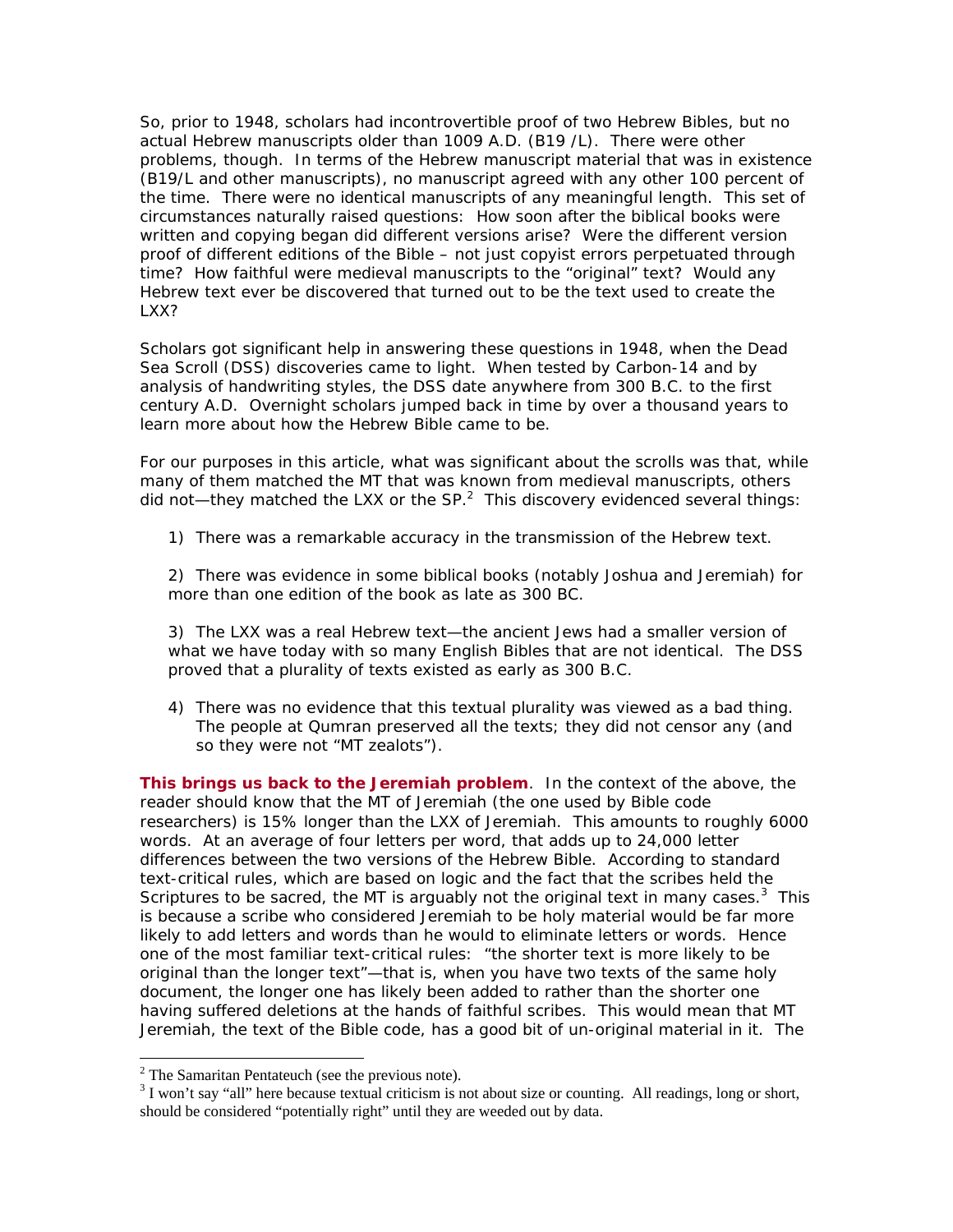code then (if it existed, and it does not) cannot claim to be inspired – the thousands of letters in the longer text of Jeremiah have "infected" the code.

To compound the conundrum for coders, the Dead Sea Scroll fragments of the book of Jeremiah often agree with the shorter LXX text against the longer MT text!

To make matters even worse (for the Bible code), not only is there a 2700 word discrepancy between MT and LXX Jeremiah, but chapters 46-51 of Jeremiah turn out to be chapters 25-31 of LXX! There is a huge difference in the arrangement of the material! There are 224 verses 46-51 which contain 12,555 letters. This means that, even if MT and LXX Jeremiah were the same length, there may be as much as a 12,555 word mis-arrangement in the "code" sequence! Here is the precise breakdown:

| MТ             | <b>LXX</b>              |
|----------------|-------------------------|
| $1:1-25:13$    | $1:1-25:13a$            |
| $25:14 - 46:5$ | $46:1 - 51:35$          |
| $46:6 - 51:64$ | $25:13b$ , $15 - 31:44$ |
| ch. 52         | ch. 52                  |

This is the "Jeremiah problem" for the Bible code, and it is devastating. As I point out again and again in my book, there not only is no way for us to know which Hebrew Bible has a code (which text is THE text?), the non-MT texts are witnessed by the earliest manuscripts. When one combines the 2700 word difference between LXX and MT, translating to tens of thousands of letter differences, with the 12,555 letter mis-arrangement, the letter sequencing upon which the Bible code is based can be considered flawed by *tens of thousands* of letters.

By way of illustration, below is the MT text of Jeremiah 46-51. I have noted how these are arranged quite differently in LXX. Below, however, I have marked in blue and with underlining those letters that are NOT PRESENT IN LXX.<sup>4</sup> There are 1,531 letters involved. There is much more going on in these chapters in text-critical terms that would result in disruptions of the code's letter sequence, but this example will suffice.

יִרמַיָהוּ הַנְבִיא על־הגּוֹיָם: <sup>1</sup> אֲש<u>ָׂר הִיָּה יִהְבִיא על־הגּוֹיָם</u>

- 2 ק<sup>ָל</sup>מְצִרַיִם עַל־חֵ֫יל פַּרְעָה נְכוֹ מֶלֶךְ מִצְרַ֫יִם אֲשֶׁר־הָיָה עַל־נְהַר־פְּרֶת בְּכַרְכְּמֶשׁ אֲשֶׁר הִכָּה נְבְוּכַדְרֵאצַר מֵלֶךְ בָּבֶ֫ל ִבִּשְׁנַת הַרִבִיעִית לִיהוֹיַקֵים ֶבּן־י ֹ ִאשָׁ ֖יּהוּ ֶ֥מֶלְך ְי ָ ֽהוּדה׃
	- 3  $\,$ עֲרְכוּ מַגֵּן וְצָנֵּה וּגִשְׁוּ לַמְּלְחֲמֶה:

1

 $4$  The MT text is fully pointed (BHS). The word divergences are based upon the work of text-critical expert Emanuel Tov. See his new electronic work, The Parallel-Aligned Hebrew-Aramaic and Greek Texts of Jewish Scripture, available through at http://www.logos.com/products/details/1785 through Logos Research Systems.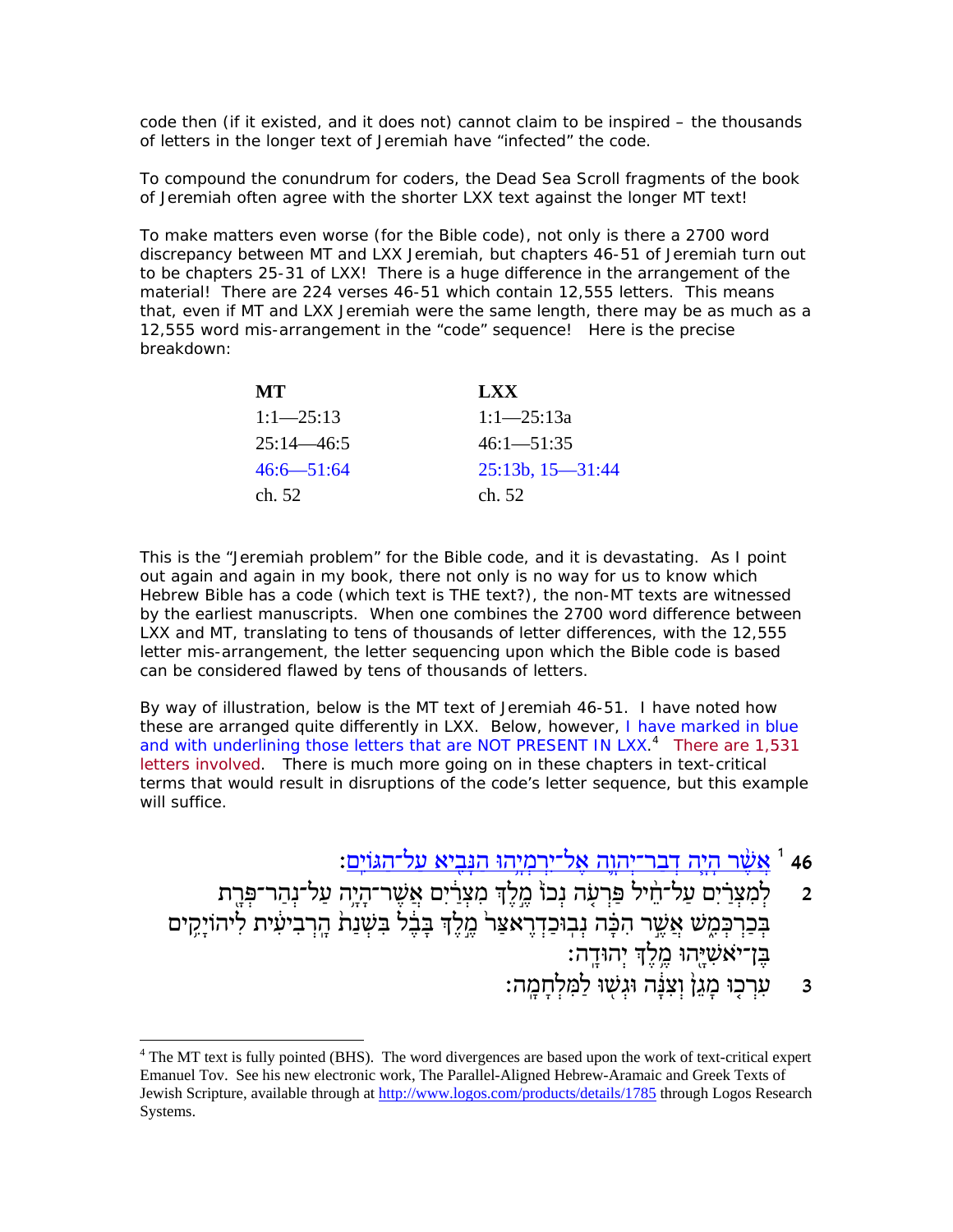- 4 אִסְרוּ הַסּוּסִים וַעֲלוּ הַפְּרָשִׁים וְהִתְיַצְבְוּ בְּכִוּבְעֵים מִרְקוּ הֶרְמָחִים לִבְשָׁוּ ּ הַסְּרִיּנְת:
	- 5 ַמַּדִּוּעַ <u>רְאִיתי</u> הֵמְה חַתִּים ׁנְסֹגִים אָחוֹר וְגִבּוֹרֵיהֶם יֻכַּתּוּ וּמְנִוֹס גָסוּ וְלָא ָהִפְּנִוּ מַגְוֹר מִסָּבֵיב נְאָם־יְהוֵה:
- 6 אַל־יְנָוּס הַקַּל וְאַל־יִמְּלֵט הַגִּבְּוֹר צָפֹוֹנָה עַל־יַד <u>נָהר־</u>פְּרָֹת כְּשְׁלוּ וְנָפְלוּ:
	- ד ָ מִי־זֶה כַּיְאָר יַעֲלֶה כַּנְּהָרוֹת יִתְגְּעֲשָׁוּ מֵימְיו:
- 8 <sup>ָ</sup> מִצְרַיִם כַּיְאָר י<u>ְעֲ</u>לֶה <u>וְבַנְהְרוֹת יִתְגְּעָשׁוּ מֱיִם</u> וַיֹּּאמֶר אַעֲלֶה אֲכַסֶּה־אֶרֶץ ֿאֹבְידָה <u>עָיר</u> וְיִשְׁבֵי בָהּ:
- ּפִּ וְעֲלָוּ הַסּוּסִים וְהִתְהֹלְלָוּ הְרֶ֫כֶב וְיֵצְאָוּ הַגִּבּוֹרֶים כְּוּשׁ וּפוּט תּפְשֵׂי מָגֵ֫ן וְלוּדִּים ֹתּ ְפֵ ֖שׂי ֥דְֹּרֵכי ָ ֽק ֶשׁת׃
	- 10 <sup>ְ</sup> וְהַיּּוֹם הַהוּא לַאדֹנֵי יִהוֶה <u>צָבְאֹוֹת</u> יִוֹם גִקָמָה לְהִנָּקֵם מִצָּרָיו וְאָכְלֶה הֶוֶרַבֹּ וְשָׂבְעָׂה וְרִוְחָה מִדָּמֶם כִּי יֶצָבח לַאדֹּנָי יְהוֶה צְבָאָוֹת בְּאֶרֶץ צָפְוֹן ֶא ְל־נַה ְ ר־פָּ ֽרת׃
- וז אֲעָ*י* גִלְעָד וּקִחִי צְרִי בְּתוּלַת בַּת־מִצְרֶיִם לַשְּׁוְא הִרְבֵּיתי רְפָאֹוֹת תְּעָלֶה אֵין ָ ֽלְך׃
	- 12 דֹר שִׁמְעָוּ גוֹיִם קְלוֹנֵד וְצִוְחָתֵדְ מְלְאָה הָאֱרֶץ כִּי־גִבְּוֹר בְּגִבּוֹר כְּשָׁלוּ יַחְדֵיו **ׁנָפִלְוּ** שְׁנֵיהֶם: פ
	- 13 ַ<u>הַדְּבְר</u> אֲשֶׁר דִּבֶּר יְהוָה אֱל־יִרְמְיֶהוּ <u>הנִּבְיא</u> לָבֹוֹא נְבְוּכַדְרֶאצַר ִמֶלֶדְ בָּבֶ֫ל ַלְהַכְּוֹת אֶת־אֱרֶץ מִצְרֶיִם:
		- 14 <sub>ּ</sub> הַגְּידוּ <u>בְמַצַר<sup>ִי</sup>ים וַהשַׁמְיעוּ</u> בְמִגְדּוֹל וְהַשִּׁמְיעוּ בִנְף <u>וּבְתחִפּנַח</u>ָס אִמְרוּ ּהִתִיַצֵּב<sup>ּי</sup> וְהָכֵן <u>לְךְ</u> כִּי־אָכְלָה חֱרֵב סִבִיבֵיךָ:
			- 15 ַמַּדִּוּעַ נִסְחַף אַבִּירֶיִדְּ לָא עָמַ֫ד כִּי יְהוֶה הֲדָפְוֹ
		- 16 ː הִרְבֶּה כּוֹשֵׁל גַּם־נָפֿל אִישׁ אֶל־רֵעֵׁהוּ וַיְּאמְרוּ קְוּמָהן וְנָשֶׁבָה אֶל־עַמֵּנוּ וְאֶל־אֶרֶץ מְוֹלַדְתֵּנוּ מִפְּנֵי חֶרֶב הַיּוֹנֶה:
			- 17 אַרְאָוּ שֶׁם כַּּרְעָׂה מֱלֶד־מִצְרַיִׁם שָׁאוֹן הֶעֱבִיר הַמּוֹעֵד:
		- 18 ַחַי־אָׂנִי נְאָם־<u>המֶּׁלֶד</u>ּ יְהוֶה צְבָאָוֹת <u>שָׁמוֹ</u> בֻּי כְּתָבְוֹר בֶּהְרִים וּכְכַרְמֶל בַּיֶּם ָי ֽבוֹא׃
	- 19 ְכֵּ֤לי ָגוֹל ֙ה ֲע ִ֣שׂי ָ֔לְך ֶ֖ יוֹשֶׁבת ַבּ ִת־מ ְצָ֑רִים ִ ֽכּ ֹ י־נ֙ף ְל ַשָׁ֣מּה ִ ֽת ְהֶ֔יה ְוִנ ְצָּ ֖תה ֵמֵ֥אין ֵ ֽ יוֹשׁב׃ ס
		- ּ20 אֲגָלֶה יִפֵּה־פִיֶּה מִצְרָיִם קֵרֵץ מִצָּפְוֹן בֵּא בָא:
	- 21 אַ בּ־שְׂכִרֶיהָ בְקִרְבָּה ּבְעֶגְלֵי מַרְבֵּק כִּי־גַם־הֻמָּה הִפְנֶוּ נָסוּ יַחְדֶיו לְא עָמֶדוּ ּבִּי יִוֹּם אֵידֵם בֵּא עֲלֵיהֵם עֵת פִּקֻדָּתָם: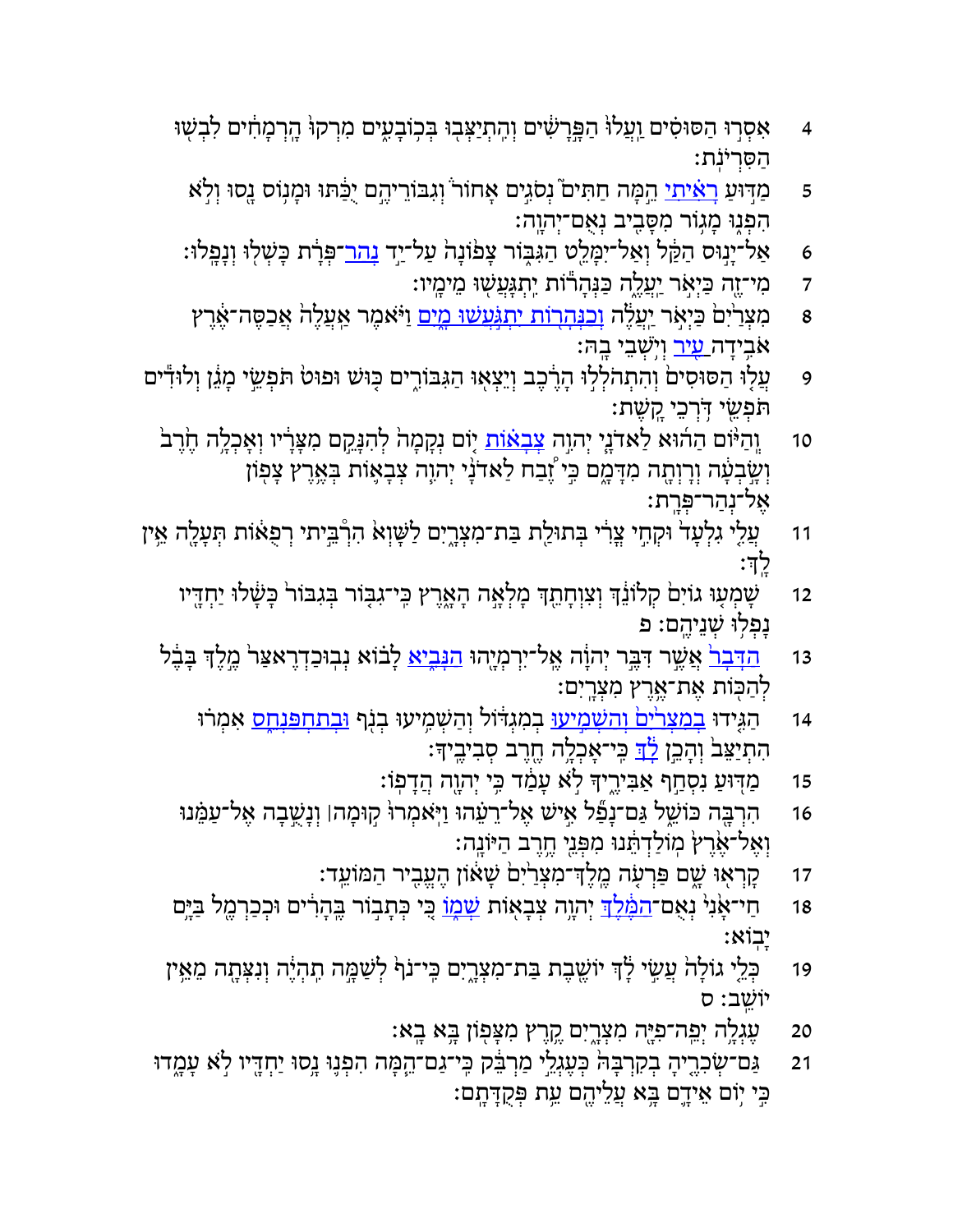- 22 ָ ֖קוֹלהּ ַכָּנָּ֣חשׁ ֵיֵ֑לְך ִ ֽכּ ְ י־בַ֣חִיל ֵיֵ֔לכוּ ְוּבַקְרֻדּ ֙מּוֹת ָ֣בּאוּ ָ֔להּ ְכּחֹ ְטֵ ֖בי ֵעִ ֽצים׃
- ּ23 אָרְבֶּה יִעְרָה יִצְם־יְהוָֹה בִּי לָא יֵחָקֶר בִּי רַבּוּ מֵאַרְבֶּה וְאֵין לָהֶם מִסְפְּר: s
	- 24 הֹבִישָׁה בַּת־מִצְרֱיִם נִתְּנֶה בְּיַד עַם־צָפְוֹן:
- 25 אַ<u>מר יְהוָה צָבְאוֹת אֱלֹהֵי יִשְׂרָאֵל</u> הִנְנֵי ִפוֹקֵד אֶל־אָמְוֹן מִנֹּא וְעַל־פַּרְעֹה ָ<u>וַעל־מַצַרִים וְעל־אֱלֹהִיה וְעל־מַלְכֵיה וְעֹל־פּרעֹׂה וְ</u>עָל הַבֹּטְחִים בְּוֹ:
	- 26 <sup>וּ</sup>נַתַּתִּ֫יִם בַּיָד <u>מִבְקָשִׁי נַפְשׁׂם וּבִיָד נִבוּכְדְרָאַצֵּר מֵלַדְ־בַּבל וּבִיִד־עַבִדִין</u> <u>וְאַחֲרִי־כֵן תִּשָׁכֹּן כֵּימֵי־קֶדֶם נָאֲם־יִהוֶה: ס</u>
- 27 ְ֠וַאָתּה ַא ִ ל־תּ ָ֞ירא ַע ְבִ֤דּי ַ ֽיֲעקֹ ֙ב ְוַא ֵ ל־תַּ֣חת ִי ְשָׂרֵ֔אל ִ֠כּי ִהְנִ֤ני ִ ֽמוֹשֲׁעָ֙ך ֵ ֽמָר ֔חוֹק וְאֶת־זַרְעֲךָ מֵאֶרֶץ שִׁבְיֶם וְשָֽב יַעֲקֶוֹב וְשָׁקַט וְשַׁאֲנֵן וְאֵין מַחֲרִיד: ס
- 28 <u>ַ אֲתָה</u> אַל־תִּידָّא עַבְדִּי יִעֲקֹב נְאָם־יְהוָֹה כִּי אִתְּךָּ אֱנִי כִּי ּאֶעֱשֶׂה כְלָה ּבְּבָל־הַגּוֹיָם। אֲשֶׁר הִדַּחְתִּיִךְ שָׁמָּה וְאִתְךָּ לֹא־אֶעֱשֶׂה כְלָה וְיִסַּרְתִּיךָּ לַמִּשְׁפָּט ּוְנֵקֵה לְאׁ אֲנֵקֶךָ׃ ס
	- יָה ִי דַבְר־יְהְוֶה אֶל־יִרְמְיָהוּ הַנְּבִיאַ אֶל־פְּלִשְׁתֵּֽים <u>בְּטֶרֶם יַבְּה פִרְעָׂה </u>ַ אֶת־עַזֶּה: ס
		- 2 ← כְּהוּ אָמַר יְהוָה הִנֵּה־מַיִם עֹלִים מִצְפוֹן וְהָיוּ לְנַחַל שֹוֹטֵף וְיִשְׁטְפוּ אֶרֶץ ֿוּמְלוֹאָהּ עָיר וְיַשְׁבֵי בֶהּ וְזֶעֲקוּ הָאָדָם וְהֵילִּל כְּל יוֹשֵׁב הָאֲרֶץ:
	- 3 אַבּוֹת aַּרְסְוֹת אַבִּירְׂיו מֵרַעַשׁ לְרִכְבּוֹ הֲמְוֹן גַּלְגִּלְיו לְא־הִפְנָוּ אָבוֹת ָאֵל־בַּנִּים מֵרִפְיִוֹן יָדֵיִם:
	- 4 ַעֲל־הַיּּוֹם הַבְּאׂ לִשְׁדוֹד אֶת־כָּל־פִּלִשְׁתִּ֫ים לְהַכְרִית לְצֹר ּוּלְצִידֹוֹן כְּל שָׂרֵיד ּעֹזֶר בְּי־שַׂדֵד יְהוָה <u>אָת־פְּלִשְׁתִּים</u> שְִׁאֵרֶית אִי <u>כפְתְּוֹר</u>:
	- ֿ5 אָ בָּאָה קָרְחָהׂ אֶל־עַזָּה נִדְמְתָה אַשְׁקְלָוֹן שְׁאֵרִית עִמְקֶם עַד־מָתַי תִּתְגּוֹדְדִי: ס
		- 6 הוֹי חֶרֶב לַיהוָה עַד־אֶנָה לָא תִשְׁקִטִי הֵאֲסְפִיּ אַל־תַּעְרֵׂדְ הֵרְגְעָי וָדְמִי:
		- 7 ֵ֣איְך ִתּ ְשׁ ֔קֹ ִטיַ ֽו ָ ֖ יהוה ִצָוּ ָ֑ה־להּ ֶ ֽא ַ ל־א ְשׁ ְק֛לוֹן ְוֶא ֥ ל־חוֹף ַהָ ֖יּם ָ֥שׁם ְיָעָ ֽדהּ׃ ס
			- יָהָׂה יִהְוָּה <del>צְבָאוֹת אֱלֹהֵי יִשְׂרָאֵ֫ל</del> הָוֹי אֶל־נְבוֹ כִּי שֻׁדְּדָה 48  $^{\rm t}$  ג ּהֹבִישָׁה גִלְכְּדֶה קִרְיָתֳיִם <u>הֹבִישָׁה</u> הַמִּשְׂגֶּב וְחֶתָּה:
		- ַּ2 ְ אֵין עוֹד ֿתְהִלֵּת מוֹאָב בְּחֶשְׁבֹּוֹן חָשְׁבָוּ עָלֶיּהְ רָעָ֫ה <u>לְכוּ</u> וְנַכְרִיהֶנָּה מִגְּוֹי ַגַּם־מַדְמֵ֣ן תִּדֹּמִי אַחֲרָיִךְ תֵּלֶךְ חֳרֶב׃
			- 3 ຣັກ קוֹל צְעָקָה מֵחְרוֹנֵיִם שָׂד וָשֶׁבֶר גָּדוֹל:
			- 4 דֹּנִשְׁבְּרֶה מוֹאֶב הִשְׁמִיעוּ <del>זַעַ<u>קה</u> צְ</del>עִוֹּרֵיהָ: 4
		- 5 <sup>ֶ</sup> בֵּי מַעֲלֵה הַלֶּחָות בִּבְכִי יַעֲלֶה־בֶּכִי בִּי בְּמוֹרֵד חוֹרֹנַּיִם <u>צָֽרִי</u> צַעֲקַת־שֶׁבֶר ָשֵׁ ֽמעוּ׃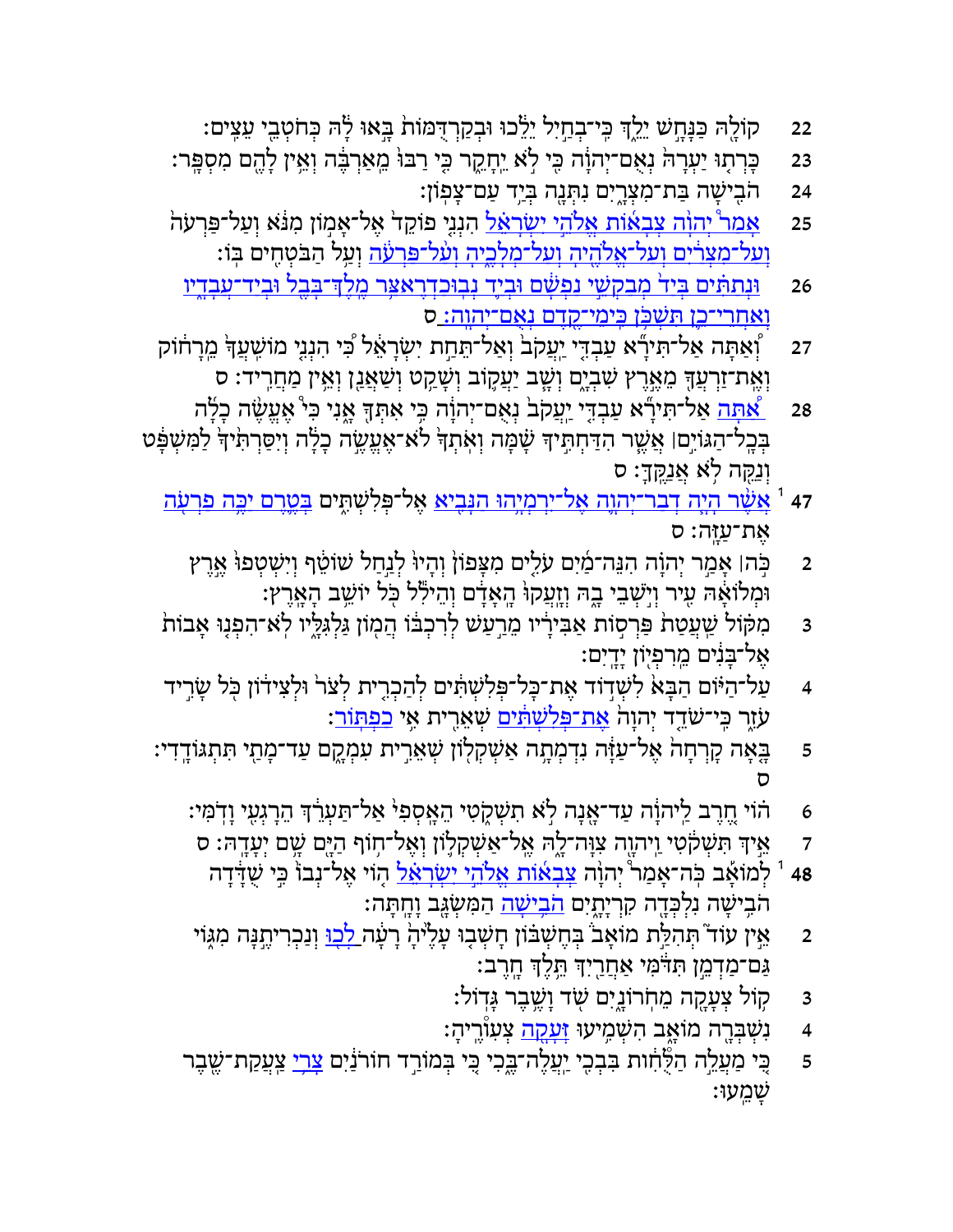- ּ6 אֵ נֻסוּ מַלְּטְוּ נַפְשְׁכֶם וְתֵהְיֶינָה כַּעֲרוֹעֵר בַּמִּדְבֶּר:
- ד *ֶ*כְּוֹיָשׁ בִּגּוֹלָה (וּבְאֲוֹצְרוֹתִוֹּךְ גַּם־אַתְּ תִּלְּבֵדִי וְיָצֵא כְמ<sup>ִי</sup>ּשׁ בַּגּוֹלְּה ּכֹּהֲנֵיו וְשָׂרֵיו יַחְדֵּ:
- פּןיִבּׂא שַׂדֵּד אֶל־כָּל־עִיר וְעִירֹ לָא תִמְּלֵט וְאָבִד הָעֵמֶק וְנִשְׁמַד הַמִּישֶׂר אֲשֶׁר  $\,$ ְאַמֵּר יְהוֶה:
	- ּפִּ הְּנוּ־צִיץ לְמוֹאָב כִּי נָצָא הַצֵּא וְעָרֶיהָ לְשַׁמֲה תְהְיֶינָה מֵאֵ֣ין יוֹשֵׁב בְּהֵן:
		- 10 אַרוּר עִשֶׂה מְלֵאכֶת יְהוֶה רְמִיֶּה נְ<u>אָרוּר</u> מֹגֵעַ חַרְבְּוֹ מִדְּם:
	- 11 ַשַּׁאֲנַן מוֹאָב מִנְּעוּרִיו וְשֹׂקֵט הוּא אֶל־שְׁמָרִיו וְלְאֹ־הוּרַק מִכְּלִי אֶל־כֶּלִי ּוּבַגּוֹלֶה לָא הָלֶךְ עַל־כֵּן עָמַד טַעְמוֹ בּוֹ וְרֵיחָוֹ לִא נָמֳר: ס
	- 12 דָ<sup>אָ</sup>נָ הָגֵה־יָמֶים בְּאִים נְאָם־יְהוָה וְשִׁלַּחְתִּי־לְוֹ צֹעִים וְצֵעֶהוּ וְכֵלִיו יָרִיקוּ וְנִבְלֵיהֵם יְנַפֵּצוּ:
		- 13 ři נִבְשׁ מוֹאֲב מִכְּמְוֹשׁ כַּאֲשֶׁר־בֹּשׁוּּ בֵית יִשְׂרָאֵל מִבֵּית אֵל מִבְטֶחֶם:
			- 14 ֵ֚איְך ֽתֹּ ְאמ ֔רוּ ִגּ ִ֖בּוֹרים ֲאָ֑נ ְחנוּ ְוַאְנֵשׁ ַ ֖ י־חִיל ַל ִמּ ְלָחָ ֽמה׃
	- 15 ַשַּׁדַּד מוֹאָב<sup>י</sup> וְעָרֶיהָ <u>עָלְה</u> וּמִבְחַר בַּחוּרֶיו יְרְדוּ לַטֲבַח <u>נָאֲם־המֶּלֶדּ יְהוֶה</u> <u>ִצְבְאוֹת שׁמוֹ</u>
		- 16 אֶרְוֹב אֵיד־מוֹאֱב לְבְוֹא וְרֵעְתוֹ מִהֲרֶה מְאִד:
		- 17 אַנְדוּ לוֹ כְּל־סְבִיבְׂיו וְכָל יֹדְעֵי שְׁמֶוֹ אִמְרֹוּ אֵיכֶה נִשְּׁבַּר<sup>וּ</sup> מַטֵּה־עֹז מַקֵּל ִתּ ְפָאָ ֽרה׃
- 18 <sup>ַ</sup> רְדִי מִכְּבוֹד יִּשְּׂבִי בַצִּמְׂא יֹשֶׁבֶת <u>בּת</u>־דִּיבְוֹן כִּי־שֹׁדֵד מוֹאָב עֲלָה בְדִּ שִׁחֶת ִמ ְבָצָ ֽרִיְך׃
- 19 אֶל־דֶּרֶךְ עִמְדִי וְצַפִּי יוֹשֶׁבֶת עֲרוֹעֵר שַׁאֲלִי־נָס וְנִמְלָטָה אִמְרִי מַה־נִּהְיֶתָה:
	- 20 הֹ ִ֥בישׁ ָ֛מוֹאב ִ ֽכּ ַ ֖ י־חָתּה ֵה ִ֣יל֯יליּ׀ ֽוְּזָ֑֯עקיּ ַהִ֣גּידוּ ְבַאְר֔נוֹן ִ֥כּי ֻשַׁ ֖דּד ָ ֽמוֹאב׃
		- 21 **ָּוּמִשְׁׁפֵּט בֵּא אֶל־אֶרֶץ הַמִּי**שֶׁר אֶל־חֹלְוֹן וְאֶל־יַהְצָה וְעַל־מֵופָּעַת:
			- 22 <sup>ּ</sup> וְעַל־דִּיבְוֹן וְעַל־נְבֹוֹ וְעַל־בֵּית דִּבְלָתְיִם:
			- 23 <sup>ּ</sup> וְעַל קִרְיָתֵיִם וְעַל־בֵּית גָּמְוּל וְעַל־בֵּית מְעְוֹן:
	- ּ24 וְעַל־קִרִיּּוֹת וְעַל־בִּצְרֶה וְעַל כְּל־עָרֵי <u>אֲרֵץ</u> מוֹאָב הָרְחֹקְוֹת וְהַקְּרֹבְוֹת:
		- 25 țូרֶן ְמוֹאָב וּזְרֹעָוֹ נִשְׁב<del>ֶ</del>רָה <u>נְאֲם יְהוָה</u>:
	- 26 ַה ְשׁ ִכֻּ֕ירהוּ ִ֥כּי ַע ְל־י ָ ֖הוה ִהְגִ֑דּיל ְוָסַ֤פק ָמוֹא֙ב ְבּ ִק ֔יאוֹ ְוָהָ֥יה ִל ְשׂ֖חֹק ַגּ ֽם־הוּא׃
- 27 ְוִ֣אם׀ ֣לוֹא ַה ְשּׂ֗חֹק ָהָ֤יה ְל ָ֙ך ִי ְשָׂרֵ֔אל ִא ְם־בַּגָנִּ֖בים ִנ ְמָ֑֯צאה ִ ֽכּי־ ִמֵ֧דּי ְדָבֶ֥ריָך ֖בּוֹ ִתּ ְת ָ ֽ נוֹדד׃
	- 28 <sup>ָ</sup> עִזְבָוּ עָרִים וְשִׁכְנִוּ בַּפֶּלַע יֹשְׁבֵי מוֹאֱב וִהְיָוּ כְיוֹנָה תְּקַגֵּן בְּעֶבְרֵי פִי־פְחַת:
		- יַצְמַעְנוּ גְאוֹן־מוֹאֶב גֵּאֶה מְאֶד <u>גְּבְהְוֹ</u> וּגְאוֹנֶוֹ וְגַאֲוְתָוֹ וְרֶם לִבְּוֹ: ?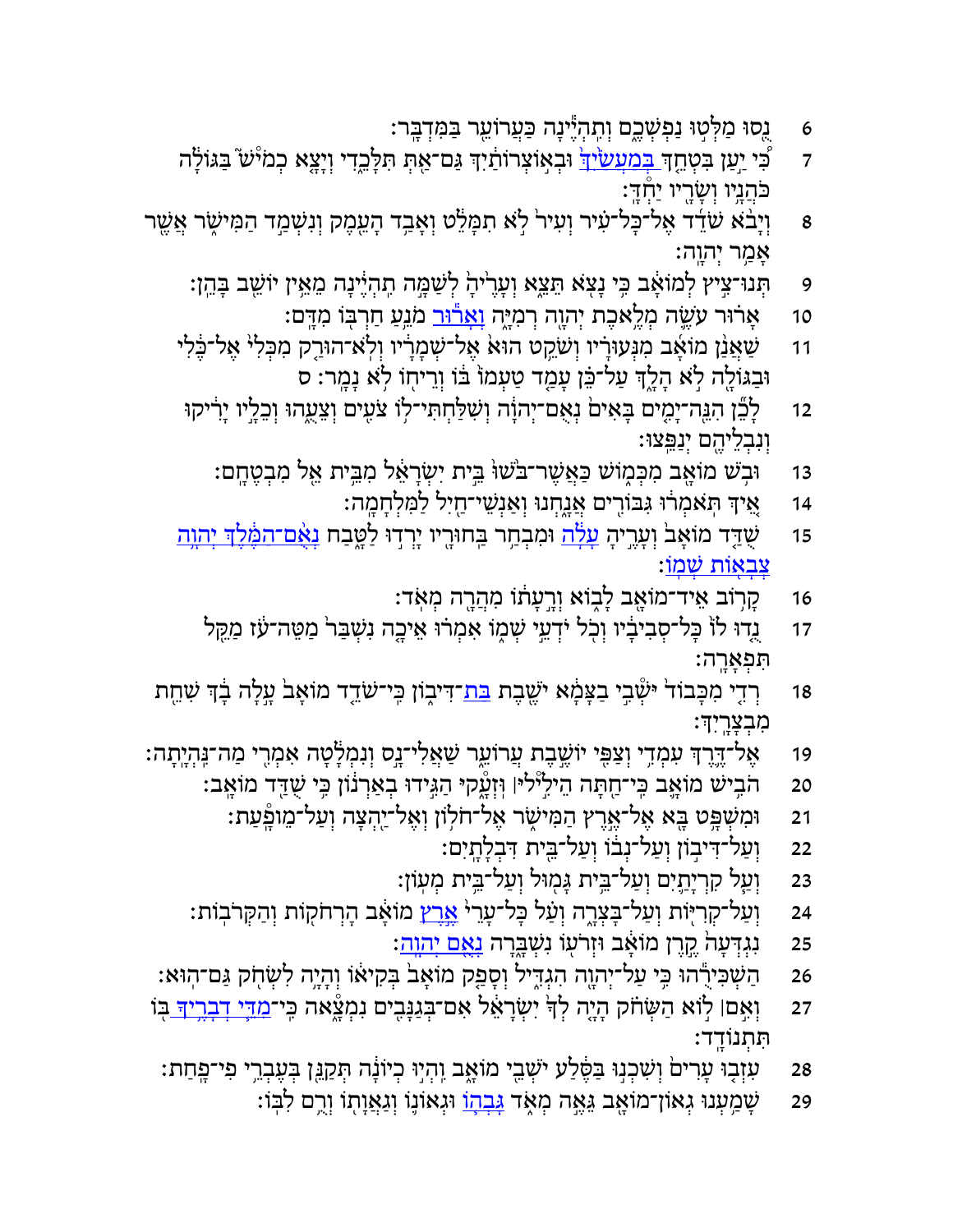- 30 אַגֵּי יְדַ֫עְתִּ֫י <u>נְאֲם־יְהוָׂה</u> עֶבְרָתְוֹ וְלֹא־כֵן בַּדֶּיו לֹא־כֵן עָשְׂוּ:
- 31 <sup>ַ</sup> עַל־כֵּן עַל־מוֹאָֽב אֲיֵלִיל <mark>וּלְמוֹאָב</mark> כֻּלְה אֶזְעֶק אֶל־אַנְשֵׁי קִיר־חֶרֶשׂ יֵהִגֵּה:
- 32 אַבְּבִי יַעְזֵר אֶבְבֶּה־לָּדְ הַגֶּפֶן שִׂבְמְה נְטִישׂתַׂיִדְ עֲבְרוּ יָם <u>עָד יָם</u> יַעְזֶר נָגֶעוּ ַעֲל־קֵיצֵךְ וְעַל־בִּצִירֵךְ שַׂדֵד נָפֵל:
	- 33 <sup>ּ</sup>וְנֶאֶסְפָּ֫ה שִׂמְחֶה וְגֶיל <u>מִכִּרְמֶל וּמֵאֲרָץ</u> מוֹאֱב וְיַ֫יִן מִיקָבִים הִשְּׁבַּ֫תִּי לְאֹ־יִדְרָׂד <u>הֵידִד הֵידֵד</u> לְא הֵידֳד:
- 34 אַמַּזַּעֲקַת הֶשְׁבּוֹן עַד־אֶלְעָלֵה עַד־יַהַץ נָתְגִוּ קוֹלָם מִצֹּעַר עַד־חְרֹבֹּיִם עֶגְלַת ְשִׁ ֽל ִשָׁיּ֑ה ִ֚כּי ַגּ ֵ֣ ם־מי ִנ ְמִ ֔רים ִל ְמ ַשׁ ֖מּוֹת ִי ְהֽיוּ׃
	- 35 <sup>ַ</sup>וְהִשְׁבַּתִּי לְמוֹאֶב נְאֻּם־יְהְוֶה מַעֲלֶה בְמָ֫ה וּמַקְטֶיר לֵאלֹהֶיו:
	- 36 لِلْمَسْتِيَّة لِلْقِرْ بِرَمَابِكِي ۚ فِחֲלִלִים יֶהֱמֶה וְלִבִּי אֶל־אַנְשֵׁי קִיר־חֶרֶשׁ כַּחֲלִילִים יֶהֱמֶה עַל־כֵּן יִתְרַת עָשֶׂה אָבֶדוּ:
- 37 כֵּי*ַ כְּל־ר*ֹאשׁ קִרְחָה וְכָל־זָקָן גְּרֻעֶה עַל כְּל־יָדַיִם גְּדֻדֹּת וְעַל־מְתְנַיִם שֶׂק:
- 38 <sup>ַ</sup> עַל כְּל־גַּגְּוֹת מוֹאֶב וּבִרְחֹבֹתֶיהָ <u>כָּלָּה מִסְפֵּד</u> כִּי־שָׁבַרְתִּי אֶת־מוֹאָב כִּכְלֵי ְאֵין־חֱפֵץ בִּוֹ נִאֲם־יִהוֶה:
	- 39 אֵיך <u>חֹתְּה</u> הֵילִילוּ אֵיִךְ הִפְנָה־עָׂרֶף ִמוֹאֲב בְּוֹשׁ וְהָיֶה ִמוֹאֲב לִשְׂחָק וְלִמְחִתָּה לְכָל־סְבִיבָיו: ס
		- 40 אַמַר יְהוְה <u>הִנָּה כגֲשָׁר יִדְאֶה וּפְרְשׂ כְּנְפָּיו אָל־מוֹאָב</u>: **``**
- 41 <sup>ָ</sup> נִלְכְּדָה הַקְּרִיּּוֹת וְהַמְּצָדְוֹת נִתְפֵּשְׂה <u>יָהְיָה לֵב גִּבּוֹרֶי מוֹאָב בִּיִּּוֹם ההוּא כְּלֵב</u> <u>ּ אַשַׁה מַצַרה</u>:
	- 42 <sup>ּ</sup> וְנִשְׁמַַד מוֹאֶב מֵעֳם כִּי עַל־יְהוֶה הִגְדִּיל:
	- 43 **ַפּּחַד וָפַּחַת וָפֶּח עָ**לֶי<sub>ּ</sub>ךָ יוֹשֵׁב מוֹאֲב <u>נְאָם־יְהְוְה</u>:
- 44 ַהָ֞נּ֯יס ִמ ְפֵּ֤ני ַהַ֙פַּח֙ד ִי ֣ ֹפּל ֶא ַ ל־ה ַ֔פַּחת ְוָ ֽהעֶֹל ֙ה ִמ ַ ן־ה ַ֔פַּחת ִיָלֵּ ֖כד ַבָּ֑פּח ִ ֽכּ ָ י־א ִ֨ביא ָאֵלֶיהָ אֶל־מוֹאֶב שְׁנַת ִפְּקַדְּתֶם <u>נְאֲם־יְהוְה</u>:
	- 45 <sub>וּ</sub>בַּצל חשׁבּוֹן עמדוּ מכֹּח נסים כּי־א<u>ֵّשׁ יצא מחשׁבּוֹן ולהבה מבּין סיחוֹן</u> <u>ותֹּאכל פַּאַת מוֹאב וַקְדַקֹד בָּנֵי שָׁאַוֹן</u>:
		- 46 אוֹי־לַךְ מוֹאָב אָבד עם־כִּמְוֹשׁ כִּי־לַקְחָוּ בִנֵּ֫יךָ בּשֵּׁבִי וּבִנֹתֵיךָ בּשַׁבִיָה:
- 47 *וַשַׁבְתִּי שִׁבוּת־מוֹאַב בַּאֲחָרִית הַיִּמִים נַאֲם־יָהוָה עַד־הַנַּה מַשָּׁפַּט מוֹאַב*ִ: ס
- יֹבְנֵי עַמּׂוֹן כִּה אָמַר יְהוָה הֲבָנִים אֵין לְיִשְׂרָאֵל אִם־יוֹרֵשׁ אֵין לִוֹ מַדּוּעַ יָרֵשׁ 49 ַמַלְכָּם אֶת־גָּד וְעַמְּוֹ בִּעָּרֶיו יָשֶׁב: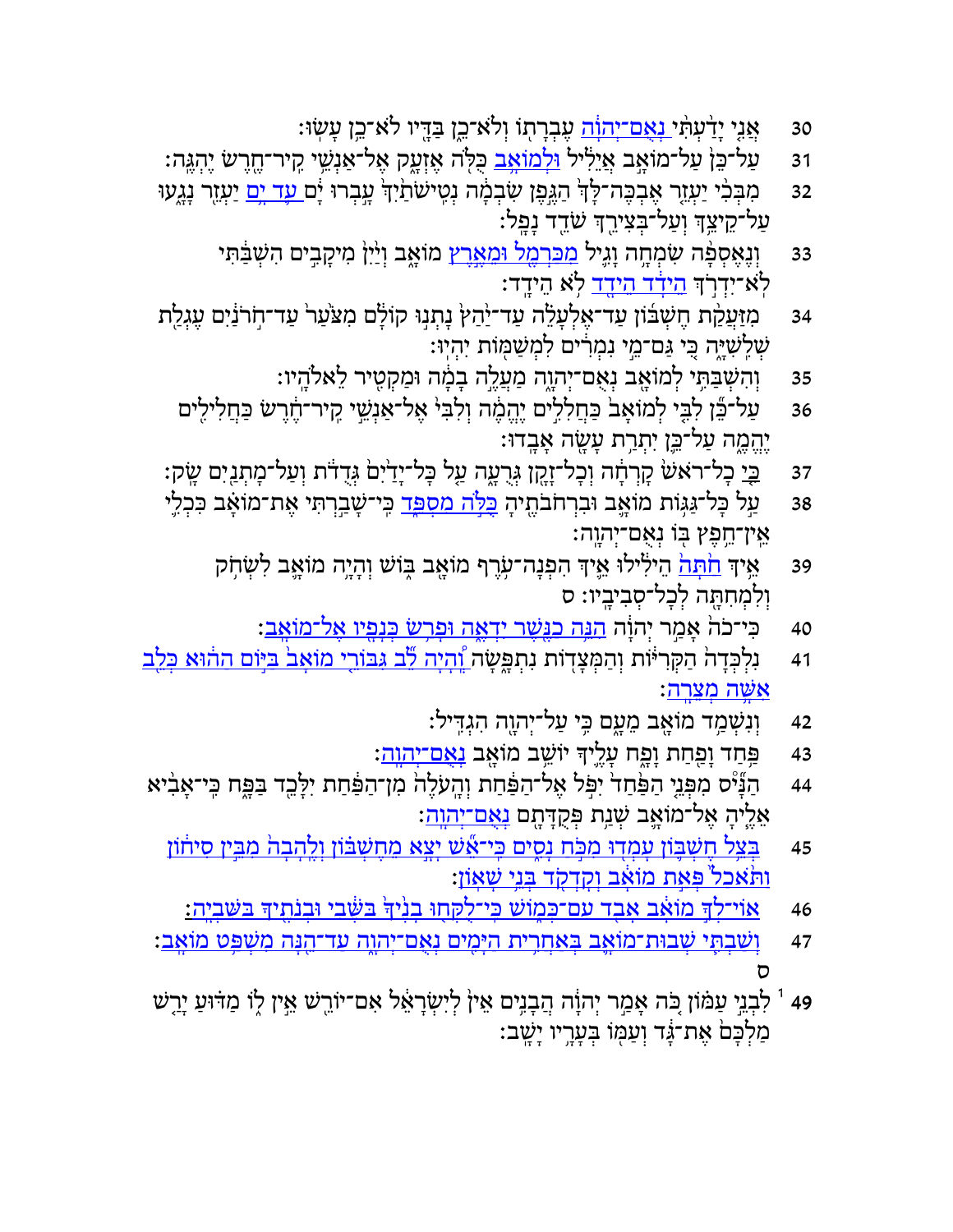- 2 אַ לְבֵּ֫ן הִנֵּה יְמִים בְּאִים נְאֻם־יְהוָה וְהִשְׁמַעְתִּי אֶל־רַבּת <u>בְּנֵי־עמוֹן</u> תְּרוּעַת ְמִלְחָמָה וְהֵיְתָהֹ לְתֵל שְׁמְמָׂה וּבְנֹתֶיהָ בְּאֵשׁ תִּצֵּתְנָה וְיָרֵשׁ יִשְׂרָאֵל ָאֵת־יֹרְשָׁיו <u>אָמְר יְהוָה</u>:
- 3 ֶהֵילִילִי חֶשְׁבֹּוֹן בִּי שֻׁדְּדָה־עַי צְעַקְנָה בִּנְוֹת רַבְּה ׁחֲגְרְנָה שַׂקִּים <u>סְפִּדְנָה</u> וְהִתְשׁוֹטֵטְנָה בַּגְּדֵרְוֹת כִּי מַלְכָּם בַּגּוֹלָה יֵלֵׂדְ כֹּהֲנֵֽיו וְשָׂרֶיו יַחְדִּיו:
- 4 ּ מַה־תִּתְהַלְלִי בְּעֲמָקִים <u>זָב עַמְקֵד</u>ּ הַבֵּת הַשְּׁוֹבֵבֶה הַבְּטְחָה בְּאָצְרֹתֶיהָ מֶי ַיְבוֹא אֶלֵי:
- 5 הִנְנִי מֵבִ֫יא עָלַיִךְ פַּחַד נְאֻם־אֲדֹנֶי <u>יְהוֶה צְבְאָוֹת</u> מִכְּל־סְבִיבְיִךְ וְנִדַּחְתֶּם אִישׁ לְפָנָיו וְאֵין מִקַבֵּץ<u> לִנִּדֵד</u>:
	- 6 <mark>ּוְאַחֲרֵי־כֵוֹ אֲשֵׁיב אֵת־שַׁבִּוּת בְּנֵי־עמִוֹן נִאֲם־יִהוַה</mark>: ס
- ד אָ לֶאֱדֹוֹם כָּה אָמַר יְהְוָה <u>צְבְאוֹת</u> הַאֵּין עָוֹד חָכְמֶה בְּתֵימֶן אָבְדֶה עֵצָה מִבְּנִים נְסְרְחֵה חַכְמַתֲם:
	- ַנְסוּ הָפְנוּ הֶעְמֶיקוּ לָשֶׁבֶת יֹשְׁבֵי דְּדֶן בִּי אֵיד עַשֳו הֵבִאתִי עָלֶיו עֵת a ְפַּקְדִ ֽתּיו׃
	- פּן יִצְחִיתוּ דַיֶּם: "פַּלֵּיְלָה הִשְׁחִיתוּ דַיֶּם ?" (אַ יַשְׁאָרוּ עִוֹלֵלְוֹת אִם־גַּנְּבִים בַּלַיְלָה
	- 10 ִ ֽכּ ֲ י־אִ֞ני ָחַ֣שׂ ְפ ִתּי ֶא ֵת־ע ָ֗שׂו ִגֵּ֙לּ ִ ֙ יתי ֶא ִת־מ ְסָתָּ֔ריו ְוֶנ ְחָ ֖בּה ֣ל ֹא ָ֑ יוּכל ֻשַׁ֥דּד ַזְר֛עוֹ ַוְאֶחֶיו וּשָׁכֵנֶיו וְאֵינֵנּוּ:
		- 11 דַּטְאָֽבֶה יְתֹמֶיךָ אֲנֵי אֲחַיֶּה וְאַלְמְנֹתֶיךָ עָלַי תִּבְטֶחוּ: ס
		- 12 ִכִּ י־כֹה! אָמַר יְהוָה <u>הגֵה</u> אֲשֶׁר־אֵין מִשְׁפָּטָם לִשְׁתָּוֹת הַכּוֹס שָׁתְוֹ יִשְׁתּוּ וְאַתְּה הוֹא נָקָה תִּנְקֶה לָא תִנְּמֶה כִּי שָׁתָה תִּשְׁתֶּה:
- 13 ٪ כִּי בִי נִשְׁבַּעְתִּי נְאֻם־יְהוָה כִּי־לְשַׁמֶּה לְחֶרְפֶּה <u>לְחָבָב</u> וְלִקְלָלֶה תִּהְיֶה בְצְרֶה ּוְכָל־עָרֶיהָ תִהְיֶינָה לְחָרְבְוֹת עוֹלֵם:
- 14 <sup>ְ</sup> שְׁמוּעֶה שָׁמַׂעְתִּי מֵאֵ֣ת יְהוָ֔ה וְצִיר בַּגּוֹיָם שָׁלֶוּחַ הְתְקַבְּצוּ וּבִׂאוּ עָלֶיהְ וְקוּמוּ לַמִּלְחָמֶה:
	- 15 <u>ָ כִּי־הִגָּה</u> קְטֶן נְתַתֵּיךָ בַּגּוֹיֶם בְּזְוּי בָאָדֶם:
	- 16 אֵתָּד *ְהִשִּׁיא אֹתָך* זִדְוֹן לִבֶּדְּ שְׂכִנִי ּבְחַגֵּוִי הַסֵּׁלַע תּפִשְׂי מִרְוֹם גִּבְעֶה ּכִּי־תַגְבִּיהַ כַּנֶּשֶׁר ּקִנֶּֽדּ מִשָּׁם אָוֹרִידְךָּ <u>נְאֲם־יְהְוָה</u>:
		- 17 <sup>ֶּ</sup> וְהָיְתָה אֱדוֹם לְשַׁמֶּה כִּל עֹבֵר עָלֶיהָ <u>יִשָּׂם</u> וְיִשְׁרֹק <u>על־כִּל־מכּוֹתֶה</u>:
	- 18 ְ ֽכַּמ ְהֵפַּ֞כת ְס֧דֹם ַוֲע ֹמָ֛רה ְוּשֵׁכֶ֖נ ָיה ָאַ֣מר ְי ָ֑הוה ֽל ֹ ֵא־יֵ֥שׁב ָשׁ֙ם ִ֔אישׁ ְו ֽל ֹ ָא־י֥גוּר ַּבָּה בֵּן־אָדֶם: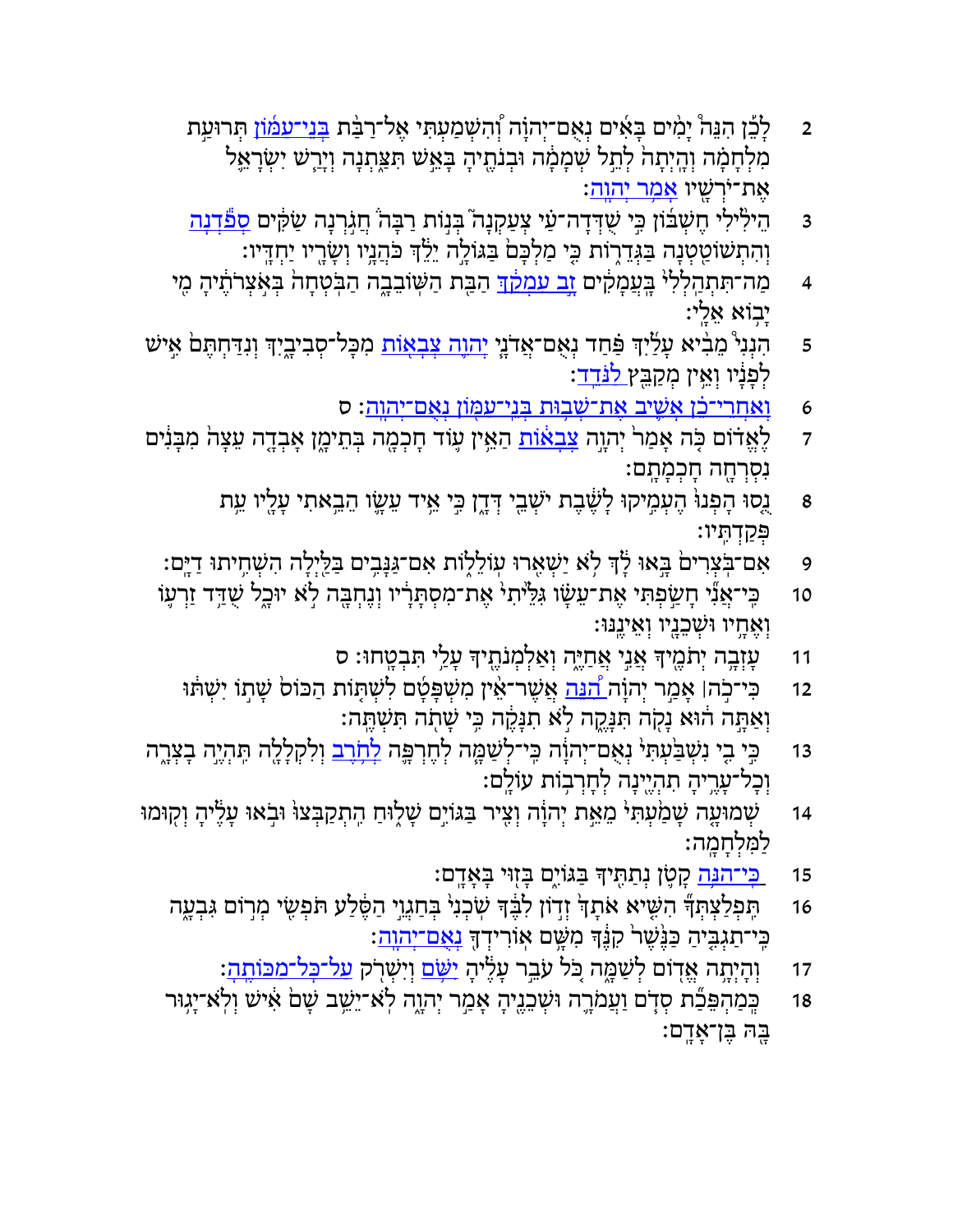- 19 <sup>ָּ</sup> הָנֵּה כְּאַרְ"ֵּה יַעֲטֶׂה מִגְּאִוֹן הַיַּרְדֵּן אֶל־נֶוֶה אֵיתָן בְּי־אַרְגִּיעָה אֲרִיצֶּנּוּ מֵעָטֶׂיהָ וּמִי בְחְוּר אֵלֶיהָ אֶפְקָד בִּי מֵי כָמׂוֹנִי ּוּמִי יֹעִידֶנִּי וּמִי־זֶה רֹעֶה אֲשֶׁר יַעֲמְד לְפַנִי: ס
- 20 לְבֵّן שִׁמְעוּ עֲצַת־יְהוָה אֲשֶׁר יָעַץׂ אֶל־אֱדוֹם וּמַ֫חִשְׁבוֹתָ֫יו אֲשֶׁר חָשַׁב ָאֶל־יֹשְׁבֵי תֵימֱן אִם־לָא יִסְחָבוּם צְעִירֵי הַצֹּאן אִם־לְא יַשֵּׁים עֲלֵיהֶם נְוֵהֶם:
	- 21 **ָמִקּוֹל נִפְלָם רָעֲשֶׁה הָאֶרֶץ צְעָקָ**ה בְּיַם־<u>סוּף</u> נִשְּׁמַע <u>קוֹלָה</u>ּ:
	- 22 <sub>ּ</sub>הָנֶּה כַנֶּשֶׁר <u>יעָלָה</u> וְיִדְאֶה וְיִפְרְשׁ כְּנְפֵיו עַל־בְּצְרֶה וְנְהָיה לֵצִב גִּבּוֹרֵי אֱדוֹם ַבְּיִּּוֹם הַהוֹּא כְּלֵב אִשָּׁה מְצֵרֶה: ס
		- ּ23 אַבְּה ְדִּמֶּשָׁק בְּוֹשֶׂה חֲמָת וְאַרְפְּד כִּי־שְׁמֻעָּה רָעָה שְׁמְעָוּ נָמֶגוּ <u>בִּיִּם</u> דְּאָגָה ּהַשָּׁקֵט לְא יוּבֵל:
			- 24 **ָרְפְּתָה דַמֶּשֶׂק הִפְנְתָה לְנִוּס** וְרֶטֶטּו הֶחֱזֶיִקָה <u>צְרֶה וַחְבְלִים אַחְזָתְּה</u> ַכּיּוֹלדה:
				- 25 אִיךְ לְאֹ־עֻזְּבֶה עִיר תְּהִצֶ**ٔה קִרְיַת מְשׂוֹשִׂי**:
- 26 אַ לְבֵן יִפְּלִוּ בַחוּרֶיהָ בִּרְחֹבֹתֶיהָ וְכָל־אַנְשֵׁי הַמִּלְחָמֶה יִדִּמּוּ <u>בּיִּיֹם ההוּא</u> נְאֵם יִהוָה <u>צְבְאָוֹת</u>:
	- 27 וְהִצִּתִּי אֵשׁ בְּחוֹמַת דַּמֱשֶׂק וְאָכְלֶה אַרְמְנִוֹת בֶּן־הֲדֶד: ס
	- 28 ְלֵקָ֣דר׀ ֽוּ ְל ַמ ְמ ְל֣כוֹת ָח֗צוֹר ֲאֶ֤שׁר ִהָכּ ֙ה ְנ ֽב ַוּכְ֯דֶר ַ֣אצּור ֶ ֽמֶל ְָך־בֶּ֔בל ֖כֹּה ָאַ֣מר יְהוֶה קוּמוּ עֲלִוּ אֶל־קֵדָר וְשָׁדְדוּ אֶת־בְּנֵי־קֶדֶם:
- ְ29 אֶהֲלֵיהֶם וְצֹאנָם יִקָּחוּ יְרִיעוֹתֵיהֶם וְכָל־כְּלֵיהֶם וּגְמַלֵּיהֶם יִשְׂאִוּ לְהֶם וְקָרְאָוּ ַעֲלֵיהֱם מַגְוֹר מִסָּבֵיב:
	- 30 ַנֻסוּ <u>ּנֲדוּ</u> מְאֹד הֶעְמֶיקוּ לְשֶׁבֶת יֹשְׁבֵי חָצְוֹר <u>נְאֲם־יְהוֶה</u> בְּי־יָעַ֫ץ עֲלֵיכֶថ <del>ּנְבוּכִדְרָאַצַּר</del> מֶלֶדְ־בְּבֶל ֹעֵצְּה וְחָשַׁב עֲלֵיּהֶם מַּחֲשָּׁבֶה:
	- 31 קוּמוּ עֲלוּ אֶל־גּוֹי שְׁלֵיו יוֹשֵׁב לָבֻטַח <u>נְאָם־יְהוֶה</u> לֹא־דְלָתָיִם וְלְאֹ־בְרֶיחַ לְוֹ ַבְּדֵד יִשְׁכִּנוּ:
		- 32 <sup>ְ</sup>וָהְיֹוּ גְמַלֵּיהֶם לָבִׂז וַהֲמְוֹן מִקְנֵיהֶםׂ לְשָׁלָל וְזֵרִתְים לְכָל־רֻוּחַ קְצוּצֵי פֵאֱה ּוּמִכְּל־עֲבְרֶיו אָבִיא אֶת־אֵידֶם נְאֻם־יְהוֶה:
	- 33 <sup>ַ</sup>וְהָיְתָּ֫ה חָצׂוֹר לִמְעִוֹן תַּגֵּים שְׁמָמֶה עַד־עוֹלֶם לְאֹ־יֵשֵׁב שָׁם אִישׁ וְלְאֹ־יָגִוּר ָ ֖בּהּ ֶבּ ָ ן־אָ ֽדם׃ ס
		- 34 אֲשֶׁר הְיֶה <u>דְבר־יְהוֶה אָל־יִרְמְיֶהוּ הַנְּבִיא</u> אֶל־עֵילֶם <u>בְּרֵאשִׂית מלְכֶוּת</u> <u>צִדקיּה מֵלְדְ־יָהוּדָה לַאמֹר</u>:
		- 35 כָּה אָמַר יְהְוָה <u>צְבְאֹוֹת הִנְנִי</u> שֹׁבֵר אֶת־קֶשֶׁת עִילֶם רֵאשִׂית גְּבוּרָתְם: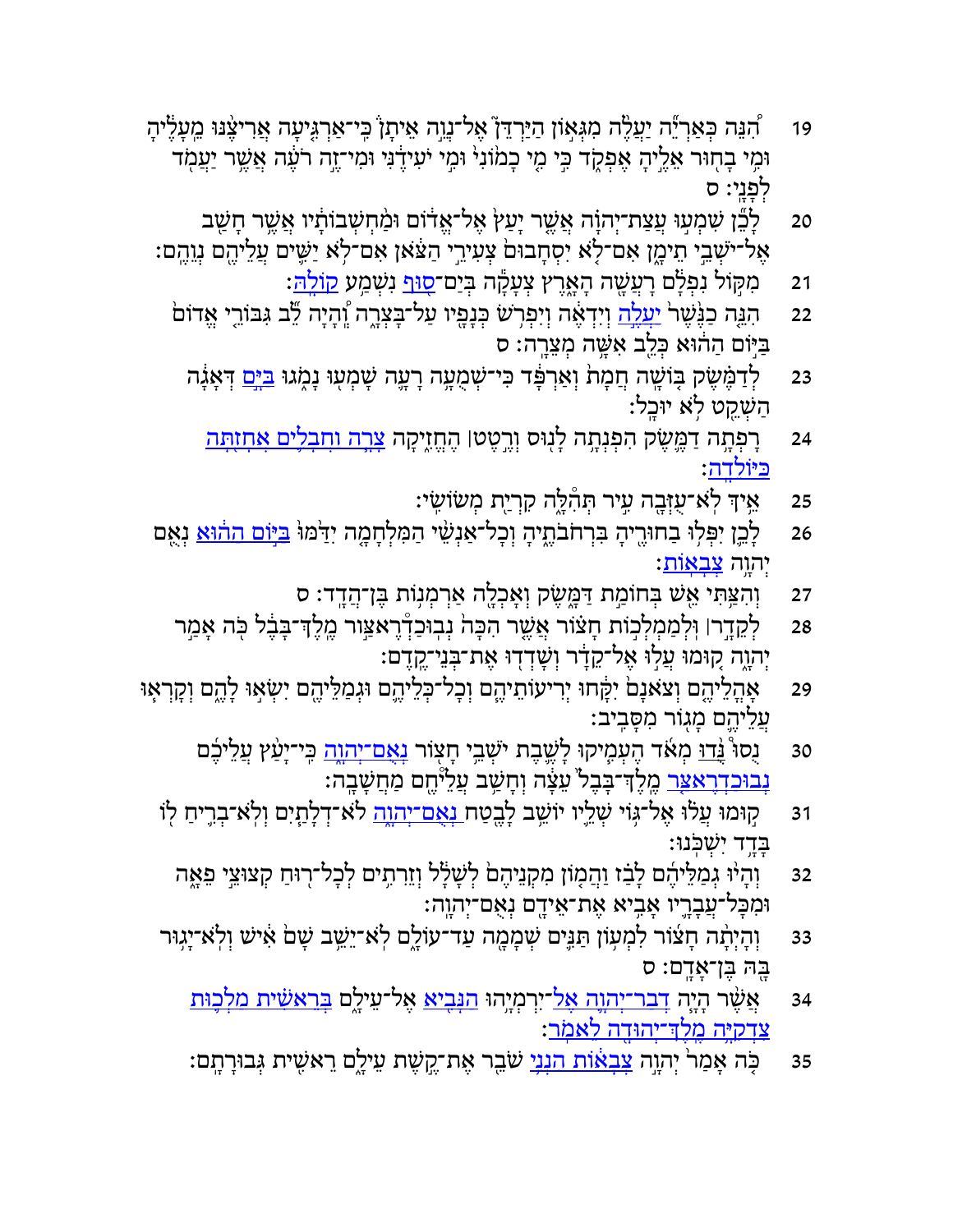- 36 <sup>ּ</sup> וְהֵבֵאתִ֫י אֶל־עֵילָם אַרְבַּע רוּחוֹת מֵאַרְבַּע קִצְוֹת הַשָּׁמַ֫יִם וְזֵרְתִ֫ים לְכְל ּהָרֻחְוֹת הָאֱלֶה וְלְאֹ־יִהְיֶה הַגּוֹי אֲשֶׁר לְאֹ־יָבְוֹא שֶׁם נִדְּחֵי עֵולֶם:
- 37 וְהַחְתַּתִּי אֶת־עֵׁילָם <u>לִפְּנֵי</u> אֹיְבֵיהֶם וְלִפְנֵין מְבַקְשֵׁי נַפְּשָׁם וְהֵבֵאתִ֫י עֲלֵיהֶםן ָרָעֶה אֶת־חֲרְוֹן אַפִּי <u>נְאֲם־יְהוֶה</u> וְשִׁלַּחְתֶּי אַחֲרֵיהֶם אֶת־הַחֶוֶרֶב עַד כַּלּוֹתֶי ָ ֽאוֹתם׃
	- 38 וְשַׂמְתִּי כִסְאִי בְּעֵילֶם וְהַאֲבַדְתִּי מִשָּׁם מֶלֶדְ וְשָׂרִים <u>נְאֲם־יְהוָה</u>:
	- ּ39 |וְהָיָה׀ בְּאַחֲרִית הַיָּמִים אָשֶׁוּב אֶת־שְׁבְّיּת עֵילֶם נְאֻם־יְהוֶה: ס
	- ַהַדְּבְר אֲשֶׁר דִּבֶּר יְהְוֶה אֶל־בְּבֶל <u>אָל־אָרָץ כּשְׂדֵּים בְּיָד יִרְמְיָהוּ הּנִּבִיא</u>: i
- ַם אַ יִּהְגִּידוּ בַגּוֹיִם וְהַשְׁמִׂיעוּ <mark>וְשָׂאוּ־נֵט השָׁמֵיעוּ אַ</mark>ל־תְּכַחֵדוּ אִמְרוּ ּנִלְכִּדָה בָבֶל הֹבִישׁ בֵּל<sup>י</sup> חָת מְרֹדְךָ <u>הֹבִישׁוּ עֲצַבִּיה חִתּוּ גִּלּוּלֵיה</u>ָ:
- ַ בִּי עָלָה ּעָטֶ֫יהָ גוֹי מִצְפֿוֹן הְוּא־יָשִׁית אֶת־אַךְצָהׂ לְשַׁמְּה וְלְאֹ־יִהְיֶה יוֹשֵׁב בֵּהּ מֵאָדֵם וְעַד־בִּהֵמֶה <u>נִדוּ הִלְכוּ</u>:
- 4 ַ בַּיָּמִים הָהֵמָּה וּבְעֵת הַהִיא <u>נְאֲם־יְהוֹה</u> יָבְאוּ בְנֵי־יִשְׂרָאֵל הֵמָּה וּבְנֵי־יְהוּדֶה ֿיַחְדֶו הְלָוֹדִּ וּבְכוֹ יֵלֵׂכוּ וְאֶת־יְהוֶה אֱלֹהֵיהֶם יְבַקִּשׁוּ:
- ָּפֿוֹן יִשְׁאָלוּ דֶּרֶדְּ הֵנְּה פְּנֵיהֶם בִּאוּ וְנִלְוַוּ אֶל־יְהוָֹה בְּרִית עוֹלֵם לְא תִשְּׁבְחַ: = ס
- 6 אָאן אָבְדוֹת הָיָ̈ה עַמִּ֫י רֹעֵיהֶם הִתְעוּם הָרֶים שְׁוֹבְּבִיּם מֵהַר אֶל־גִּבְעָה הָלָכוּ · ַשְׁבְחְוּ רְבְצֵם:
	- ד אָל־מוֹצְאֵיהֶם אֲכְלוּם וְצָרֵיהֶם אָמְרוּ לָא גֶאְשֶׁם תַּתַּת אֲשֶׁר חָטְאָוּ לַיהוָה נְוֵה־צֶדֶק וּמִקְוֶה אֲבְוֹתֵיהֶם <u>יְהוָה</u>: ס
		- 8 ֻ֚נדוּ ִמ֣תּוְֹך ָבֶּ֔בל ֵוּמֶ֥אֶרץ ַכּ ְשִׂ֖דּים ֵ֑֯ יצאוּ ִו ְה֕יוּ ְכַּע ִ֖תּוּדים ִל ְפֵנ ֽ י־צ ֹאן׃
	- 9 ֶ כֵּי הִגֵּה אָנֹבִי מֵעִיר <u>ּוּמִעֲלָה</u> עַל־בָּבֶ֫ל קְהַל־גּוֹיָם גְּדֹלִים מֵאֱרֶץ צְפֹוֹן וְעָרְכוּ ָלָהּ מִשֶּׁם תִּלְּכֵֵד חִצְיוֹ בְּגִבְּוֹר מַשְׁבִּיל לָא יָשָׁוּב דֵיקֶם:
		- 10 <sup>ְ</sup>וְהָיְתֶה כַשְׂדִּים לְשָׁלֵל בְּל־שֹׁלְלֵ֣יהָ יִשְׂבֵּעוּ <u>נְאֲם־יְהוֶה</u>׃
		- 11 ۚ כֵּי תִשְׁמְۨחיּ ּכֵי תַעֲלְוֹּ שֹׁסֵי נַחֲלָתֶי כֵּי תָפֹוּּשׁי ּכְעֶגְלֶה דְשָׂה וְתִצְּחֲלִי ָכֲּא ִבִּ ֽרים׃
		- 12 בִּוֹשָׁה אִמְּכֶם מְאֹד <u>חְפְרֶה</u> יְוֹלַדְתְּכֶם הִנֵּה אַחֲרִית גּוֹיִם מִדְבֶּר <u>צִיֶּה</u> <u>וְעַרְבְהָ</u>
	- 13 ִמֶ֤קֶּצף ְי ָהו ֙ה ֣ל ֹא ֵת ֵ֔שׁב ְוָהְיָ֥תה ְשָׁמָ ֖מה ֻכָּ֑לּהּ ֚כֹּל עֵֹ֣בר ַע ָ ל־בֶּ֔בל ִי ֥שֹּׁם ְוִי ְשׁ֖רֹק ּעַל־כָּל־מַכּוֹתֱיהָ׃
		- 14 ː עִרְכֹוּ עַל־בָּבֶלּן סְבִיב<sup>וֹ</sup> כָּל־דְּׂרְבֵי קֶשֶׁת יְדָוּ אֵלֶיהָ אֲל־תֵּחְמְלוּ אֶל־חֵץ <u>בְּי</u> <u>ליהוה חטאה</u>: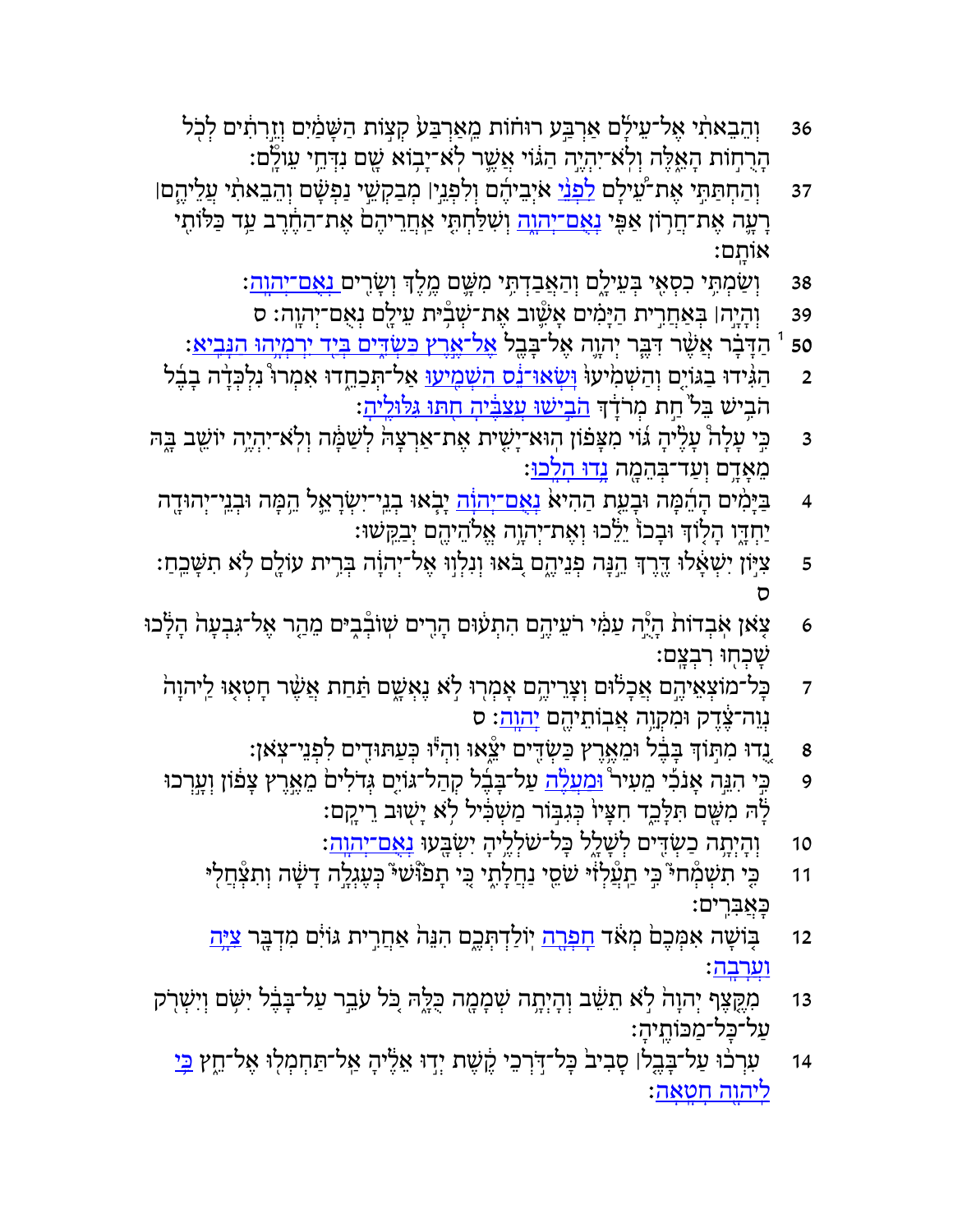- 15 דְרִיעוּ עָלֶיהָ <u>סְבִיב</u>ׂ נְתְנְה יְדָה גִפְלוּ אָשְׁוْיֹתֶנה נֶהֶרְסִוּ חְוֹמוֹתֱיִהְ כִּי ּנִקְמַּת יְהוֶה הִיאֹ הִגְּקְמוּ בְרׁהּ כַּאֲשֶׁר עָשְׂחֶה עֲשׂוּ־לֶהּ:
- 16 און דוֹרַע ִמִבְּבֶל וְתֹמֵ<sup>ּ</sup>ט מַגֶּל בְּעֵת קָצִיר מִפְּנֵי הֶדֶרב הַיּוֹּנָה אָישׁ אָל־עַמּוֹ יִפְּנוּ וְאִישׁ לְאַרְצְוֹ יָנֶסוּ: ס
- ֿוֹזה יִשֽׂר אֵרְיִוֹת הִדִּיחוּ הָרִאשָׁוֹן אֲכְלוֹ מֶלֶךְ אַשּׁוּר וְזֶה הְאַחֲרוֹן ּעִצְמֹוֹ נְבוּכַדְרֶאַצֵּֽר מֶלֶדְ בְּבֶל: ס
	- 18 <sup>ָּ</sup> לְבֵ֫ן כְּה־אָמַٗר יְהוֶה <u>צְבְאוֹת אֵלֹהֵי יִשְׂרְאֵל</u> הִנְנִי פִׂקֵד אֶל־מֶלֶדְ בְּבֶל ֿוְאֶל־אַרְצֶוֹ כַּאֲשֶׁר פְּקַדְתִּי אֶל־מֶלֶדְ אַשְׁוּר:
	- 19 וְשֹׁבַבְתָּי אֶת־יִשְׂרָאֵל אֶל־נְוֵ֫הוּ וְרָעָה הַכַּרְמֶל <u>וְהִבְשֵׁ</u>ן וּבְהַר אֶפְרֵיִם ְוַהִגְּלָ ֖עד ִתּ ְשַׂ֥בּע ַנ ְפ ֽשׁוֹ׃
	- 20 ַ בַּיָּמִים הָהֵםْ וּבְעֵּׁת הַהִיא<u> נִאֲם־יְהוָה</u> יְבֻקֵּישׁ אֶת־עֲוָן יִשְׂרָאֵל וְאֵינֶנּוּ וְאֶת־חַטְּאת יְהוּדֶה וְלְא תִמְּצֵאינָה בִּי אֶסְלַח לַאֲשֶׁר אַשְׁאִיר:
	- 21 \_ עַל־הָאֶרֶץ מְרָתַׂיִם עֲלֵה עָלֶיהָ וְאֶל־יוֹשְׁבֵי פְּקֶוֹד חֲרֹב וְהַחֲרֶם <u>אִחְרִיהָם</u> **ַנְאָם־יְהוָֹה וַעֲשֶׂה כִּכְל אֲשֶׁר צִוִּיתֵידְּ: ס** 
		- 22 ֥קוֹל ִמ ְלָחָ ֖מה ָבָּ֑אֶרץ ְוֶ֖שֶׁבר ָגּֽדוֹל׃
		- ּ23 אֵיךְ נִגְדַע וַיִּשָּׁבֵׂר פַּטִּישׁ כָּל־הָאֶרֶץ אֵיךְ הְיְתָה לְשַׁמֶּה בְּבֶל בַּגּוֹיִם:
		- 24 אַ יָקֹשְׁתִּי לָדְ וְגַם־נִלְכַּדְהְּ בְּבֶל וְאָתְּ לְא יָדֶעַתְ נִמְצֵאת וְגַם־נִתְפִּשְׂתְּ בְּי ַבְיהוֶה הִתְגָּרִית:
- 25 אֲת־אֲוֹצְרֹוֹ וַיּוֹצֵא אֶת־כְּלֵי זַעְמֶוֹ כִּי־מְלָאכְה הִיא לַאדֹנֵי יְהוֶה ? <u>ְצָבְאַוֹת</u> בְּאֱרֵץ כַּשְׂדֵּים:
- 26 ← בְּׂאוּ־לֶהּ מִקֵּץ פִּתְחוּ מַאֲבֻסֶיהָ סְלִּוּהָ בְמוֹ־עֲרֵמֶים וְהַחֲרִימֶוּהָ אַל־תְּהִי־לֶהּ שָׁאֵרֵית:
	- 27 אִחְרְבוּ בְּל־פֶּרֶיהָ יֵרְדְוּ לַטֲבַח הְוֹי עֲלֵיהֶם בִּי־בָא יוֹמֶם עֵת בִּקְדָּתִַם: ס
	- 28 קוֹל נָסֵים וּפְלֵטִים מֵאֶרֶץ בְּבֶל לְהַגִּיד בְּצִיּּוֹן אֶת־נִקְמַתׂ יְהְוֶה אֱלֹהֵינוּ <u>נקמת היכלו</u>ׁ:
	- 29 ַה ְשִׁ֣מיעוּ ֶא ָ ל־בֶּ֣בל׀ ַ֠ר ִבּים ָכּ ֨ ל־דְֹּרֵכי ֶ֜ק ֶשׁת ֲח֧נוּ ָעֶ֣ל ָיה ָס ִ֗ביב ַא ְל־י ִה ָ י־◌֮◌֯◌ ּפְּלֵטָּה שַׁלְּמוּ־לָהּ כְּפָעֲלָהּ בְּכָל אֲשֶׁר עָשְׂתָה עֲשׂוּ־לֶהּ בִּי אֶל־יְהְוֶה זֶדָה ָאֵל־קִדְוֹשׁ יִשְׂרָאֱלֹ:
		- 30 ֹלָבֶן יִפְּלִוּ בַחוּרֶיהָ בִּרְחֹבֹתֶיהָ וְכָל־אַנְשֵׁי מִלְחַמְתֶּהּ יִדֵּמּוּ <u>בּיִּּוֹם ההוּא</u> נְאָם־יִהוֶה: ס
			- 31 ֶהִנְנִי אֵלֶ וּדְ זְדוֹן נְאֻם־אֲדֹנֵי יָ<u>הוָה צְבָאֲוֹת</u> כֵּי בְּא יוֹמְךָּ עֵת כְּקַדְתִּיךָ׃
- 32 <sup>ַ</sup>וְכָשַׁל זָדוֹן וְנָפֿל וְאֵין לְוֹ מֵקֵים וְהִצַּתִּי אֵשׂ בְּעָרְיו וְאָכְלֶה כָּל־סְבִיבֹתֳיו: ס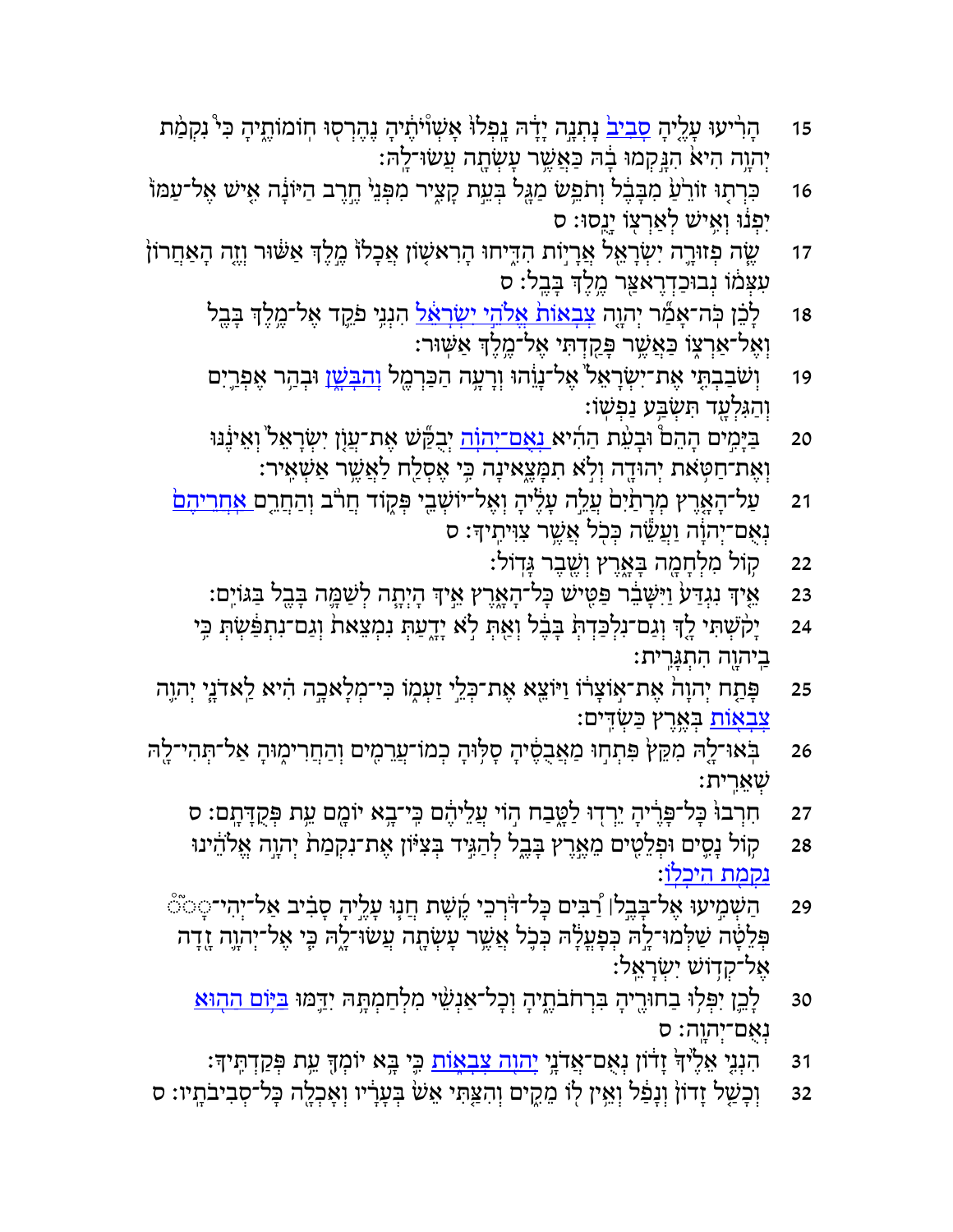- 33 כָּה אָמַר יְהְוֶה <u>צְּבְאֹוֹת</u> עֲשׁוּקֵים בְּנֵי־יִשְׂרָאֵל וּבְנֵי־יְהוּדֶה יַחְדֶּו וְכָל־שְׂבֵיהֶם הֶחֱזִיקוּ בָם מֵאֲנְוּ שַׁלְּחֶם:
- 34 É גֹּאֲלָם। חָזָק יְהוֶה צְּבְאוֹת שְׁמֹוֹ רִיב יָרִיב אֶת־רִיבֶם לְמַעַןֹּ הִרְגִּיעַ ְאֵת־הָאֶרֵץ וְהִרְגִּיז לִישָׁבֵי בָבֵל:
- 35 ֶחֶרֶב עַל־כַּשְׂדִּים <u>נְאָם־יְהוֶה</u> וְאֶל־ישְׁבֵי בְבֶ֫ל וְאֶל־שָׂרֶיהָ וְאֶל־חֲכָמֶיהָ:
	- 36 <del>ֶחֶרֶב אֶל־הַבִּדִּים וְנִאֱלוּ</del> חֶרֶב אֶל־גִּבּוֹרֶיהְ וְחֶתּוּ:
- 37 ֶ חֶׁרֶב אֶל־סוּסְיו וְאֶל־רִכְבֹּוֹ וְאֶל־כָּל־הָעֶרֶב אֲשֶׁר בְּתוֹכֶהּ וְהְיִוּ לְנָשִׁים חֶרֶב ֶא ְ ל־אוֹצרֶֹ֖ת ָיה ֻוּבָ ֽזּזוּ׃
	- 38 <u>ּחֶׂרָב</u> אֶל־מֵימֶיהָ וְיָבֵשׁוּ כִּי אֶרֶץ פְּסִלִים הִיא וּבְאֵימֶים יִתְהֹלְלוּ:
- 39 אָת־אִיִּּים יְיָשְׁבוּ בֶה בְּנוֹת יַעֲנֶה וְלְא־תֵשֵׁב עוֹד לְנֶצַח **וְלָא** <u>תִשָׁכּוֹן עַד־דּוֹר וַדוֹר</u>:
- 40 ְכַּמ ְהֵפּ ַ֨כת ֱא ִֹ֜להים ֶא ְת־ס֧דֹם ְוֶא ֲת־ע ֹמָ֛רה ְוֶא ְת־שֵׁכֶ֖נ ָיה ְנֻא ְם־י ָ֑הוה ֽל ֹ ֵא־יֵ֥שׁב ָשָׁם אִישׁ וְלְאֹ־יָגְוּר בְּהּ בֵּוְ־אָדֶם:
	- 41 **ִהִגְּה עַם בָּא מִצְּפִוֹן וְגָוֹי** גָּדוֹל<sup>י</sup> וּמְלָבִים רַבִּים יֵעְׂרוּ מִיַּרְכְּתֵי־אֶרֶץ:
- 42 ֶקָשָׁת וְכִידוֹן יַחֲזִיקוּ אַכְזָרִי הֵמְּהֹ וְלָא יְרַחֵמוּ קוֹלָם כַּיָּם יֶהֱמֶה וְעַל־סוּסִים יִרְכֶּבוּ עָרוּדְּ כְּאִישׁ לַמִּלְחָמָה עָלַיִךְ בַּת־בָּבֶל:
	- 43 ָשַׁ֧מע ֶ ֽמֶל ְָך־בֶּ֛בל ֶא ִת־שׁ ְמָ ֖עם ְוָר ֣פוּ ָיָ֑דיו ָצָר ֙ה ֶהֱחִז ַ֔יק ְתהוּ ִ֖חיל ַכּ ֵ יּוֹלָ ֽדה׃
- 44 <sup>ָּ</sup> הָנֵּה כְּאַרְיֵּה יַעֲטֶ*ּ*ה <u>מִגְּאַוֹן הַיִּ</u>רְדֵּן אֶל־נֵוֶה אֵיתָן בִּי־אַרְגֶּעָה אֲרִוْצֵם ֹמֵעָלֶיהָ וּמִי בְחִוּר אֵלֶיהָ אֶפְקֶד בִּי מֵי כְמֹוֹנִי ּוּמֵי יוֹעִדֶנִּי וּמְי־זֶה רֹעֶׁה אֲשֶׁר יַעֲמִד לִפְנֵי:
- 45 לְבֵּ֫ן שִׁמְעָוּ بְוַצַת־יְהוָה אֲשֶׁר יָעַץׂ אֶל־בָּבֶ֫ל וּמַ֫חִשְׁבוֹתָ֫יו אֲשֶׁר חָשַׁב ָאֶל־אֶרֶץ כַּשְׂדֵּים אִם־לָא יִסְחָבוּם צְעִירֵי הַצֹּאן אִם־לָא יַשֶּׁים עֲלֵיהֶם נֶוֶה:
	- 46 אַקּוֹל נִתְפְּשָׂה בְבֶׂל נִרְעֲשֶׁה הָאֱרֶץ וּזְעָקֶה בַּגּוֹיָם נִשְׁמֳע: ס
	- נֹה אָמַר יְהוָה הִנְגִי מֵעִיר עַל־בָּבֶ֫ל וְאֶל־ישְׁבֵי לֵב קָמֶי רְוּחַ מַשְׁחִית: 1
- ּ2 **ִוְשִׁלַּחְתִּי לְבָבֶל**ּ| זָרִים וְזֵרוּהָ וִיבֹקְקְוּ אֶת־אַרְצֶהּ <u>בְּי</u>־הָיִוּ עָלֶיהָ מִסָּבִיב בְּיִוֹם ָרָעֲה:
	- ַ אֵל־יִדְרָׂד הַדֹּרֵךְ קַשְׁתוֹ וְאֶל־יִתְעַל ּבְסִרְיֹנֶוֹ וְאַל־תַּחְמְלוֹ אֶל־בַּחֻרֶיֹהָ s ַהֲחִ֖רימוּ ָכּ ְ ל־צָבָ ֽאהּ׃
		- 4 ְוָנ ְפ ֥לוּ ֲחָלִ֖לים ְבֶּ֣אֶרץ ַכּ ְשִׂ֑דּים ְוּמֻדָקִּ֖רים ְבּ ֶ ֽ חוּצוֹת ָיה׃
	- ד אָלְמָ֫ן יִשְׂרָאֱל וְיהוּדָה מֵאֱלֹדֶ֫יו מֵיְהוֶה צְבָאֶוֹת כִּי אַרְצָם מְלָאֶה ፤ ָא ָ֔שׁם ִמ ְקּ֖דוֹשׁ ִי ְשָׂרֵ ֽאל׃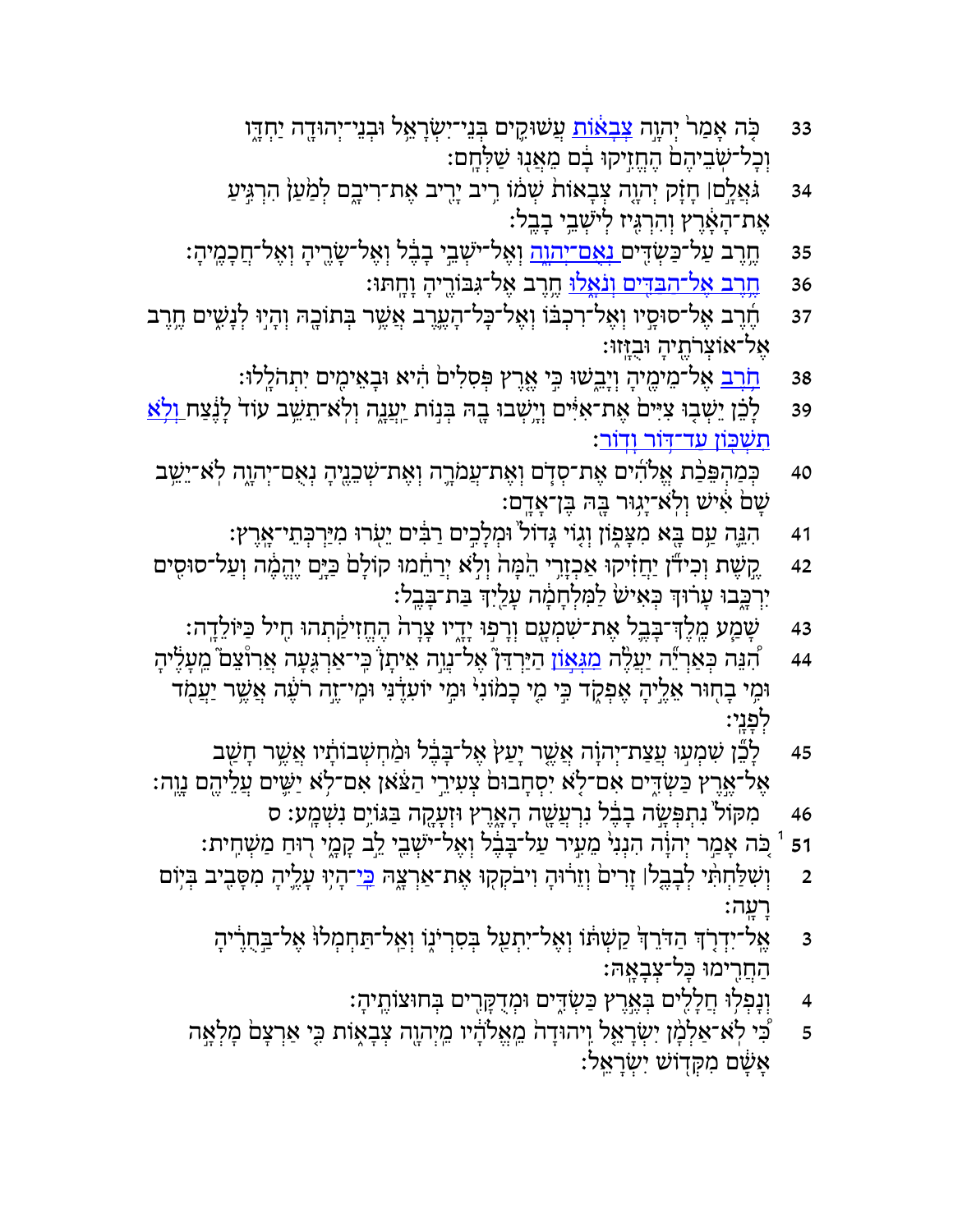- 6 אַנְסוּ| מִתְּוֹךְ בָּבֶל וּמַלְּטוּ אֵישׁ נַפְשׁוֹ אַל־תִּדְמוּ בַּעֲוֹנֶהּ כִּי ּעָ֫ת וְכָןמֶה הִיא ַ לִיהוָה גְּמוּל הְוּא מְשַׁלֵּם לָהּ:
	- ד אוֹיִם עַל־בֶּן (בְּבָל יִבְיַד־יְהוֹה מְשַׁבֶּרֶת בְּל־הָאֶרֶץ מִיֵּינָהּ שָׁתְוּ גוֹיִם עַל־בֵּן יִתְהֹלְלוּ <u>גוֹים</u>:
- פּתְאָם נִפְלֵה בְבֶל וַתִּשָּׁבֵר הֵילֵילוּ עָלֶיהָ קִחְוּ צֵֽרִיּ לְמַבְאוֹבָה אוּלַי תֵּרְפֵא:  $\,$
- 9 אֶרַצְוֹ הָי־נְגַע אֶל־הַשָּׁמַׂיִם **? הַעֲש**ַל הְרָצְוֹ הִי־נָגַע אֶל־הַשָּׁמַׂיִם ִמ ְשָׁפָּ֔טהּ ְוִנָ ֖שּׂא ַע ְ ד־שָׁחִ ֽ קים׃
- 10 ִ֥הוֹציא ְי ָ ֖הוה ֶא ִת־צְדקֵֹ֑תינוּ ֚בֹּאוּ ְוּנַס ְפָּ֣רה ְב ִצ֔יּוֹן ֶ ֽא ַת־מֲעֵ ֖שׂה ְי ָ֥הוה ֱא ֵ ֹֽלהינוּ׃
- 11 ← הָבֵרוּ הַחִצִּים ֹמִלְאָוּ הַשְּׁלָטִים הֵעִיר יְהוָה אֶת־רוּחַ מַלְבֵי מְדַי כִּי־עַל־בָּבֶל ִמְזִמְּתָוֹ לְהַשְׁחִיתֶהּ כִּי־נִקְמָת יְהוָהׂ הִיא נִקְמָת הֵיכְלְוֹ:
- 12 אֶל־חוֹמֹת בְּבֶל שְׂאוּ־נֵס הַחֲזִיקוּ הַמִּשְׁמָר הָקִימוּ שְׁמְרִים הָכִינוּ הָאִרְבִים ְ ָּבִי <u>גּם</u>־זָמַם יְהוָה גַּם־עָשָׂה אֵת אֲשֶׁר־דִּבֶּר אֶל־יּשְׁבֵי בָבֶל:
	- 13 שַׁבַנְ֫תִּי עַל־מֵיִם רַבִּים רַבֵּת אָוֹצָרֶת בֵּא קִצֵּךְ אַמֵּת בִּצָעֵךְ׃
- 14 <sup>ָ</sup> נִשְׁבֵּע יְהוֶה <u>צָבְאָוֹת</u> בְּנַפְשֶׁוֹ כֵּי אִם־מִלֵּאתִיךְ אָדָם כַּיֶּלֶק וְעָנְוּ עָלַיִךְ הֵידֳד: ס
	- 15 עִשֵּׂה אֶרֶץ בְּכֹחוֹ מֵכִין תֵּבֵל בְּחָכְמְתוֹ וּבִתְבוּנָתוֹ נָטֶה שָׁמֳיִם:
	- 16 <sup>ּ</sup> לְלוֹל תִּתּוֹ הֲמְוֹן מַׂיִם בַּשָּׁמַיִם וַיַּעַל נְשִׂאִים מִקְצֵה־אֱרֶץ בְּרָקֶים לַמְּטָר ַעֲשָׂה וַיְּצֵא רְוּחַ מֵאֹצְרֹתְֽיו:
- 17 ːנִבְעַר כְּל־אָדָם מִדַּעַת הֹבִישׁ כְּל־צַוֵרֶף מִפֶּסֶל כֵּי שֶׁקֶר נִסְכּוֹ וְלֹא־רְוּחַ בְּם
	- 18 ֶהֶבֶל הֵמָּה מַעֲשֵׂה תַּעְהֻעָים בְּעֵת בְּקֻדָּתֶם יֹא<sub>ּ</sub>בְדוּ:
	- 19 ך ֿ לְאֹ־כְאֵצֶלָה חֵלֶק יַעֲקֹוֹב כִּי־יוֹצֵר הַכֹּל הוּא ו<u>ְשֶׁבָט</u> נַחֲלְתֶוֹ יְהוֶה צְבְאָוֹת שִׁמְוֹ: ס
		- 20 ַמֵפּץ־ַאָ֣תּה ִ֔לי ְכֵּ ֖לי ִמ ְלָחָ֑מה ְוִנַפּ ְצִ֤תּי ְבָ֙ך ִ֔גּוֹים ְו ִה ְשַׁחִ֥תּי ְב ָ֖ך ַמ ְמָל ֽכוֹת׃
			- 21 <sup>ּ</sup> וְנִפַּצְתֵּי בְדֹּ סִוּס וְרִכְבְוֹ וְנִפַּצְתֵּי בְדֹּ רֶכֶב וְרֹכְבְוֹ:
- ּוַנִּפַּצְתָּי ִבְדֹּ אִישׁ וְאִשָּׁה וְנִפַּצְתֵּי בְדָּ <u>זָקָז וְגָער וְנִפּצְתֵּי בְדֹּ</u> בְּחְוּר וּבְתוּלֶה:<br>
- ּ23 |וְנִפַּצְתֶּי בְדְּ רֹעֶה וְעֶדְרֹוֹ וְנִפַּצְתֵּי בְדָּ אִבְּר וְצִמְדֶוֹ וְנִפַּצְתֵּי בְדִּ פַּחְוֹת וּסְגָנִים:
	- ּ24 <sup>ַ</sup> וְשִׁלַּמְתִּי לְבָבֶל וּלְכְלו יוֹשְׁבֵי כַשְׂדִּים אֶת כְּל־רָעָתֶם אֲשֶׁר־עָשָׂוּ בְצִיִּוֹן לְעֵינֵיכֱם נְאֻם יְהוֶה: ס
	- 25 ۚ הִנְנִי אֵלֶּיךָ הַר הַמַּשְׁחִית <u>נְאָם־יְהֹוָה</u> הַמַּשְׁחִית אֶת־כָּל־הָאֱרֶץ וְנָטִיתִי ָאֶת־יָדִי עָלֶיךָ וְגִלְגַּלְתִּ֫יךֹ מִן־הַסְּלָעִים וּנְתַתִּיךָ לְהַר שְׂרֵפֶה:
		- 26 <sup>ְ</sup>וָלְאֹ־יִקִתְוּ מִמְּךָּ אֱבֵן לִפְּנָּה וְאֵבֵן לִמְוֹסָדְוֹת כִּי־שִׁמְמְוֹת עוֹלֵם תֶּהְיֵה ּנְאָם־יִהוֶה: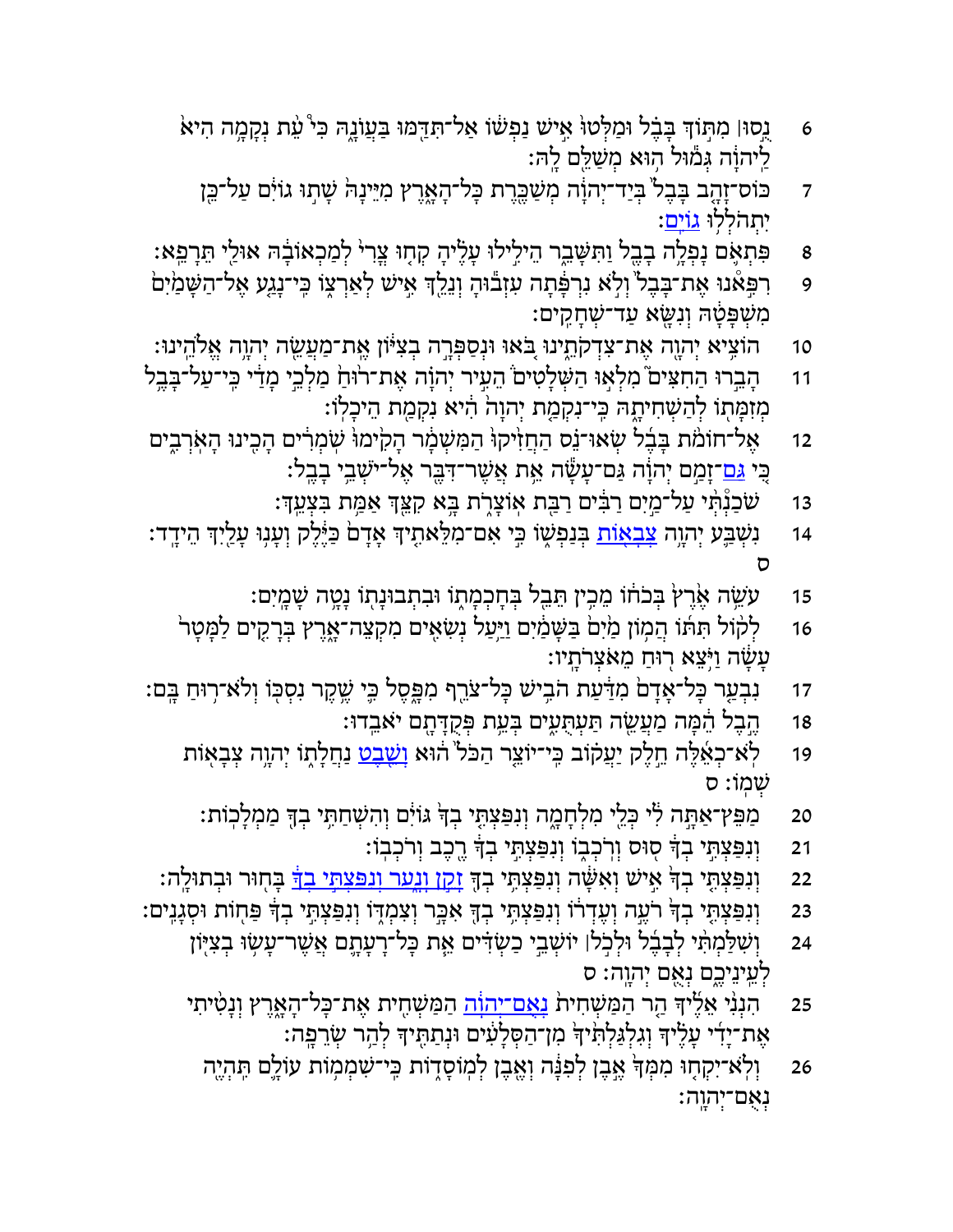- ּדַ ? שְׂ אוּ־נֵס בְּאָרֶץ תִּקְעוּ שׁוֹפֶר בַּגּוֹיִם קַדְּשָׁוּ עָלֶיהָ גּוֹיִם הַשְׁמֶיעוּ עָלֶיהָ ַמְמְלְכְוֹת אֲרָרֵט ִמִגִּי וְאַשְׁבְנֶז ִפִּקְדָוּ עָלֶיּהָ טִפְסָר הַעֲלוּ־סְוּס בְּיֶלֶק סָמֶר:
	- 28 ַקַדְּשׁׁוּ עָלֶיהָ גוֹיִם אֶת־מַלְבֵי מְדַׂי אֶת־פַּחוֹתֶיהָ וְאֶת־כָּל־סְגָנֶיהָ <u>וְאָת</u> <u>ָכּל־אַרץ ממשׁלתּוֹ</u>:
- 29 זַתְּרְעַשׁ הָאֶרֶץ וַתְּחֶל בִּי קֶמְה עַל־בָּבֶל מַחְשְׁבִוֹת יְהוָה לְשׁוּם אֶת־אֶרֶץ ַבְּבֵל לִשַּׁמָּה מֵאֵין יוֹשֵׁב:
	- 30 תּחְדִלוּ ּגִבּוֹרִי בְבֶל לְהִלָּחֵׁם יְשְׁבוּ בַּמְּצָדֹוֹת נְשְׁתָה גְבוּרָתֶם הָיָוּ לְנָשִׁים ּהִצִּיתוּ מִשְׁכְּנֹחֶיהָ נִשְׁבְּרְוּ בְרִיחֶיהָ
- 31 ֶרֶץ לִקְרַאת־רָץׂ יְרוּץ וּמַגִּיד לִקְרַאת מַגִּיד לְהַגִּידֹ לְמֶלֶד בְּבֶ֫ל כִּי־נִלְכְּדֶה ַעִּירִוֹ מִקָּצֵה:
- 32 וְהַמַּעְבָּרְוֹת נִתְבְּשׁוּ וְאֶת־הָאֲגַמֶּים שָׂרְפִוּ בְאֵ֣שׁ וְאַנְשֵׂי הַמִּלְחָמֶה נִבְהֶלוּ: ס
- 33 ٪ כִּי ּכֹּה אָמַ֫ר יִהְוֶה <u>צָבְאוֹת אֵלֹהֵי יִשְׂרָאֵל ב</u>ִּת־בָּבֶّל כִּגְרֵן עֵת הִדִרִיכֵהּ עְוֹד ַמְעַט וּבְאָה <u>עָת</u>־הַקָּצִיר לֻהּ
- 34 <sup>ַ</sup> אֲכְּלֵנוּ חֲמְמִׁנוּ נְבוּכִדְרֶאצַר ּמֶלֶד בְּבָל הִצִיּּנֵّנו ּכְלֵי רִיק בְּלָעַׂנְו ֿכַתַּנִּין מִלְא ֹכְרֵשׂוֹ מֵעֲדָנֶי הֵדִיּחֲנִו:
- 35 הֲמָסִי וּשְׁאֵרִי ּעַל־בָּבֶל תּאמַר יֹשֱבֶת צִייֶּוֹן וְדָמִי אֶל־ישָׁבֵי כַשְׂדִּים תּאמַר יְרוּשַׁלֵםָ: ס
	- 36 אֹכֶּן כִּה אָמַר יְהוְה הִנְגִי־רָב אֶת־רִיבֵד וְנִקַמְתֶּי אֶת־נִקְמְתֶד וְהַחֲרַבְתִּי ְ ּאֵת־יַמָּהּ וְהֹבַשְׁתֵּי אֶת־מְקוֹרֶהּ:
		- 37 ּוֹהְיְתָה ּבְבֶלּ| <u>לְגלִים| מְעוֹן־תּגֵּים</u> שַׁמְּה וּשְׁרֵקֶה מֵאֵין יוֹשֵׁב:
			- 38 <sup>ַ</sup>יַחְדִּו כַּכִּפְרֵים <u>יִשָּׁאֲגוּ</u> נְעֲרְוּ כְּגוֹרֵי אֲרָיֽוֹת:
	- 39 בְּחֻמְּٔם אָשִׁית אֶת־מִשְׁתֵּיהֶם וְהִשְׁבַּרְתִּים לְמַעַן יַעֲלֹזוּ וְיָשְׁנִוּ שְׁנַת־עוֹלֶם ֿוְלְא יָקֵיצוּ נְאֻם יְהוֶה:
		- 40 אוֹרִידֵם בְּכָרִים לִטְבְוֹחַ בְּאֵילִים עִם־עַתּוּדִים:
		- 41 אֵיךְ נִלְכְּדֶה <u>שֵׁשֹׁךְ</u> וַתִּתְּמֵשׁ תְּהִלֵּת כְּל־הָאֶרֶץ אֵיךְ הָיְתָה לְשַׁמֶּה בְּבֶל ַבּ ִ ֽגּוֹים׃
			- 42 <sup>ָ</sup> עָלֶה עַל־בָּבֵל הַיָּם בַּהֲמְוֹן גַּלֵּיו נִכְסֶתָה:
- 43 אֶרָץ אָיָה וַעֲרָבֶה אֶרֶץ לָא־יֵשֵׁב בְּהֵן כְּל־אִישׁ וְלְאֹ־יַעֲבְר រֹי בְּהֵ הָל־אִישׁ וְלִא ַבְּהֵן בֵּן־אָדֶם:
- 44 **ָוּפַקַדְהִּי עַל־<u>בֵּ֫ל</u> בְּבָבֶ**֫ל וְהֹצֵאתֶי אֶת־בִּלְעוֹ מִפִּ֫יו וְלְאֹ־יִנְהֲרָוּ אֵלְיו עְוֹד גּוֹיִם <mark>ּגִם־חוֹמָת בְּבֵל נִפ<u>ּלה</u>:</mark>
	- 45 <sup>ַ</sup> צַאוּ מִתּוֹכהֹּ עמִׂי וּמלּטוּ אִישׁ אַת־נפּשׁוֹ מַחְרוֹן אַף־יְהוּהַ: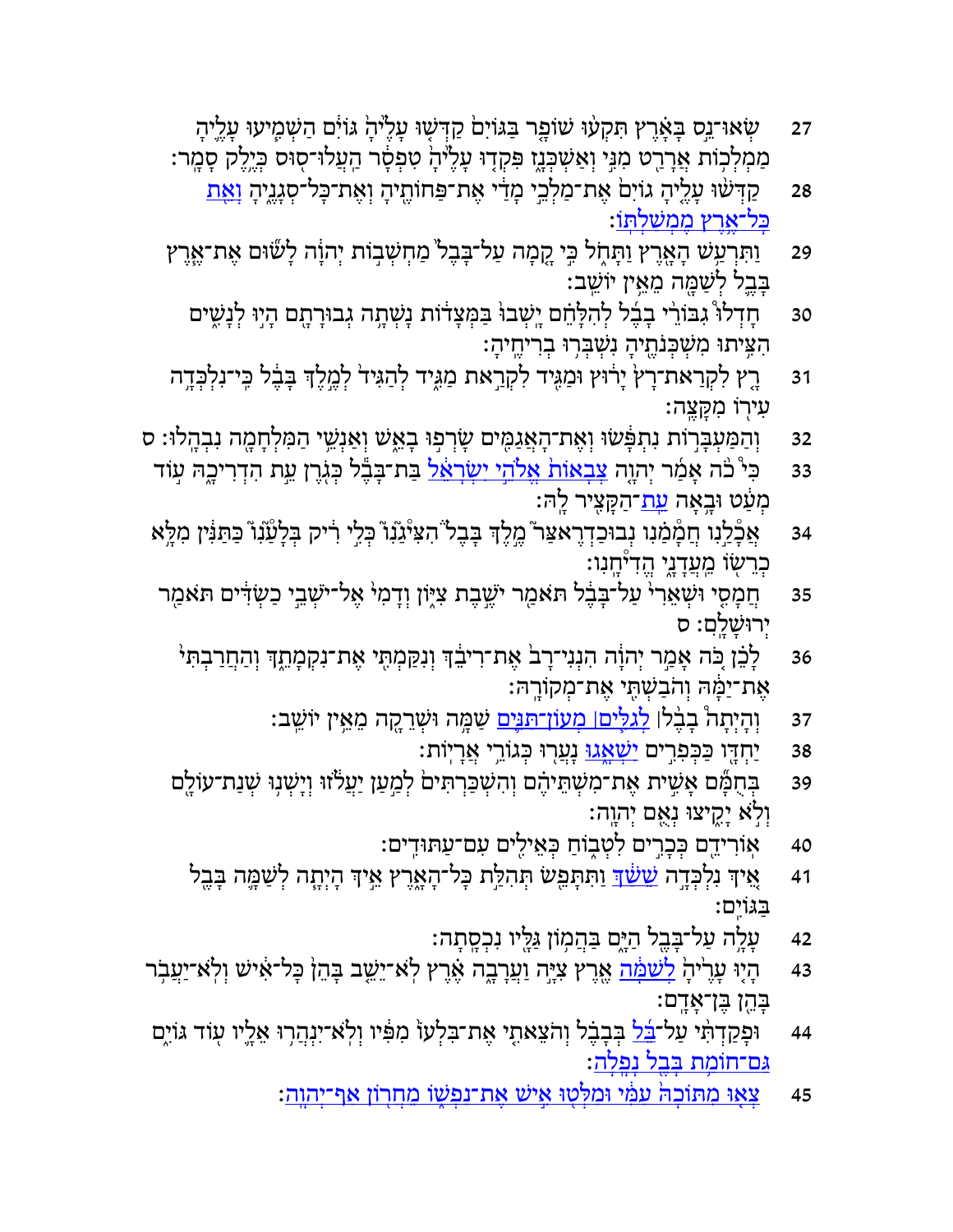- 46 אַ וּפּז־ירִךְ לִבְבְכָם וִתיראוּ ַבּשָּׁמוּעה הַנּשַׁמַעת ַבַּאָרץ וּבָאָ בַשַּׁנה הַשַּׁמוּעָה <u>וַאַחְרִיו בּשָׁנה השַׁמוָּעה וחמס בּאֶרץ וּמשׁל על־מַש</u>ׁל:
	- 47 *ַ לֹכן הוּה ימים בּאים וּפ*ּקדתּי על־פּסילי בבֹל וכל־אַרצהּ תּבוֹש וִכל־חלליה יִפּלוּ בִתוֹכהּ:
- 48 <sup>ְ</sup>וִרְנִּוּ ַעַל־בֶּבְל שַׁמִיִם וַאֲרֵץ וְכָל ְאָשֶׁר ִבְּהֵם כֵּי ִמְצַּפְוֹן יְבוֹא־לֶהּ הִשִּׁוֹדִדִִים <u>נאם־יהוה</u>:
	- 49 *ַ<u>גּם־בְּבָּל לִנְפָּל חִלְלֵי יִשְׂרָאֵל</u> גַּ*ם־לְבָבֶל נְפְלִוּ חִלְלֵי כְל־הָאֲרֶץ:
- 50 ְפֵּלִ֣טים ֵמֶ֔חֶרב ִה ְל ֖כוּ ַ ֽא ַ ל־תֲּע֑ ֹמדוּ ִז ְכ֤רוּ ֵ ֽמָר ֙חוֹק ֶא ְת־י ָ֔הוה ִו ֽיר ָוּשַׁ ֖לםִ ַתֲּעֶ֥לה ַעֲל־לִבַבְרֱם:
- ד51 אַבֹּשְׁנוּ כִּי־שָׁמַעְנוּ חֶרְפָּה כִּסְתָה כְלִמֶּה פְּגֵינוּ <u>בִּי</u> בְּאוּ זָרִים עַל־מִקְדָּשֵׁי בֵּית יְהוֵה: ס
	- 52 ָלֵ֞כן ִהֵ ֽנּ ָה־יִ֤מים ָבּ ִא ֙ים ְנֻא ְם־י ָ֔הוה ָוּפַקְדִ֖תּי ַע ְ ל־פּ ִס ֶ֑ יל ָיה ְוּבָכ ַ ל־אְרָ ֖צהּ ֶיֱאֹ֥נק ָחָ ֽלל׃
		- 53 ִ ֽכּ ַ י־תֲעֶ֤לה ָבֶב ֙ל ַה ָשּׁ ַ֔מִים ְוִ֥כי ְתַבֵ ֖צּר ְמ֣רוֹם ֻעָ֑זּהּ ֵמ ִאִ֗תּי ָי֧בֹאוּ שֹׁ ְדִ֛דים ָ ֖להּ נְאָם־יְהוֶה: ס
			- 54 ֥קוֹל ְזָעָ ֖ קה ִמָבֶּ֑בל ְוֶ֥שֶׁבר ָגּ֖דוֹל ֵמֶ֥אֶרץ ַכּ ְשִׂ ֽדּים׃
	- דד יְהוָה אֶת־בָּבֶל וְאִבִּד מְמֶּנְה קָוֹל גְּדֶוֹל וְהָמֶוּ <u>גלֵיהָם</u> כְּמַיִם רַבִּ֫ים  $\,$ ּנִתֵּן שִׁאָוֹן קוֹלֵם:
		- 56 ٪ כִּי ּבְ֫א<u>ַ עָלֶיהָ</u> עַל־בָּבֶל ֹשׁוֹדֵד וְנִלְכְּדוּ גִּבּוֹרֶיהָ חִתְּתָה קַשְּׁתוֹתֶם כִּי אֵל **ְגִמְלָוֹת יְהוֶה שַׁלֵּם יִשַּׁלֵם:**
- דּ ןְּהִשְׁכַּרְתִּי שָׂרֶיהָ וַחֲכְמֶיהָ פַּחוֹתֶיהָ וּסְגָנֶיהָ וְג<u>ִבּוֹרֶיהְ וְיִשְׁנוּ שָׁנת־עוֹלֵם וְלָא</u> יָ<u>קֵיצוּ</u> נְאָ֫ם־הַמֶּ֫לֶךְ יְהוֶה צְבָאָוֹת שְׁמְוֹ: ס
	- 58 ← כְּה־אָמַל יְהוֶה <u>צָבְאֹוֹת</u> חֹמוֹת בָּבֶל הֶרְחָבָה עַרְעֵר תִּתְעַרְעָׂר וּשְׁעָרֶיהָ ָהַגְּבֹהֶים <u>בָּאֲשׁ</u> יִצַּתּוּ וְיֶגְעוּ עַמֶּים בְּדֵי־רֶיק וּלְאָמִים בְּדֵי־אֵשׁ וְיָעֵפוּ: ס
- 59 ַהָדָּ֞בר ֲאֶשׁ ִר־צָ֣וּה׀ ִיְר ְמָי֣הוּ ַהָנּ ִ֗ביא ֶא ְת־שָׂרָי֣ה ֶב ֵ ן־נִרָיּ֮ה ֶבּ ַ ן־מ ְחֵסָי ֒ה ְבֶּל ְכ֞תּוֹ ּאֶת־צִדְקִיֶּהוּ מֶלֶדִּ־יְהוּדָהֹ בְּבֶ֫ל בִּשְׁנַת הְרְבִעִּית לְמָלְכֶוֹ וּשְׂרָיֶה שַׂר מְנוּחֶה:
	- 60 <mark>ַו</mark>יִּכְתָּב יִרְמְיָהוּ אֶת כְּל־הָרָעָה אֲשֶׁר־תָּבְוֹא אֶל־בָּבֶל אֶל־סֵפָּר אֶחֱד אֶת ַכְּל־הַדְּבָרִים הָאֱלֶה הַכְּתָבִים אֱל־בַּבֵל:
	- 61 **ַ וַיְּאמֶר יִרְמְיֶהוּ אֶל־שְׂרָי**ֶה בְּבֹאֲךָ בְבֶ֫ל וְרָאִיתָ וְקָרָ֫אתָ אֵ֣ת בְּל־הַדְּבָרֶים ָהֵ ֽאֶלּה׃
	- 62 **ּוְאָמִרְתָּ יְהוָה ֹאַתְּה דִבְּרְתְּ אֶל־הַמְּקִוֹם הַזֶּה לְהַכְרִיתוֹ לְבִלְתֵּי הֱיִוֹת־בּוֹ** יוֹשֵׁב לְמֵאָדֶם וְעַד־בְּהֵמֶה כִּי־שִׁמְמִוֹת עוֹלֵם תִּהְיֶה: